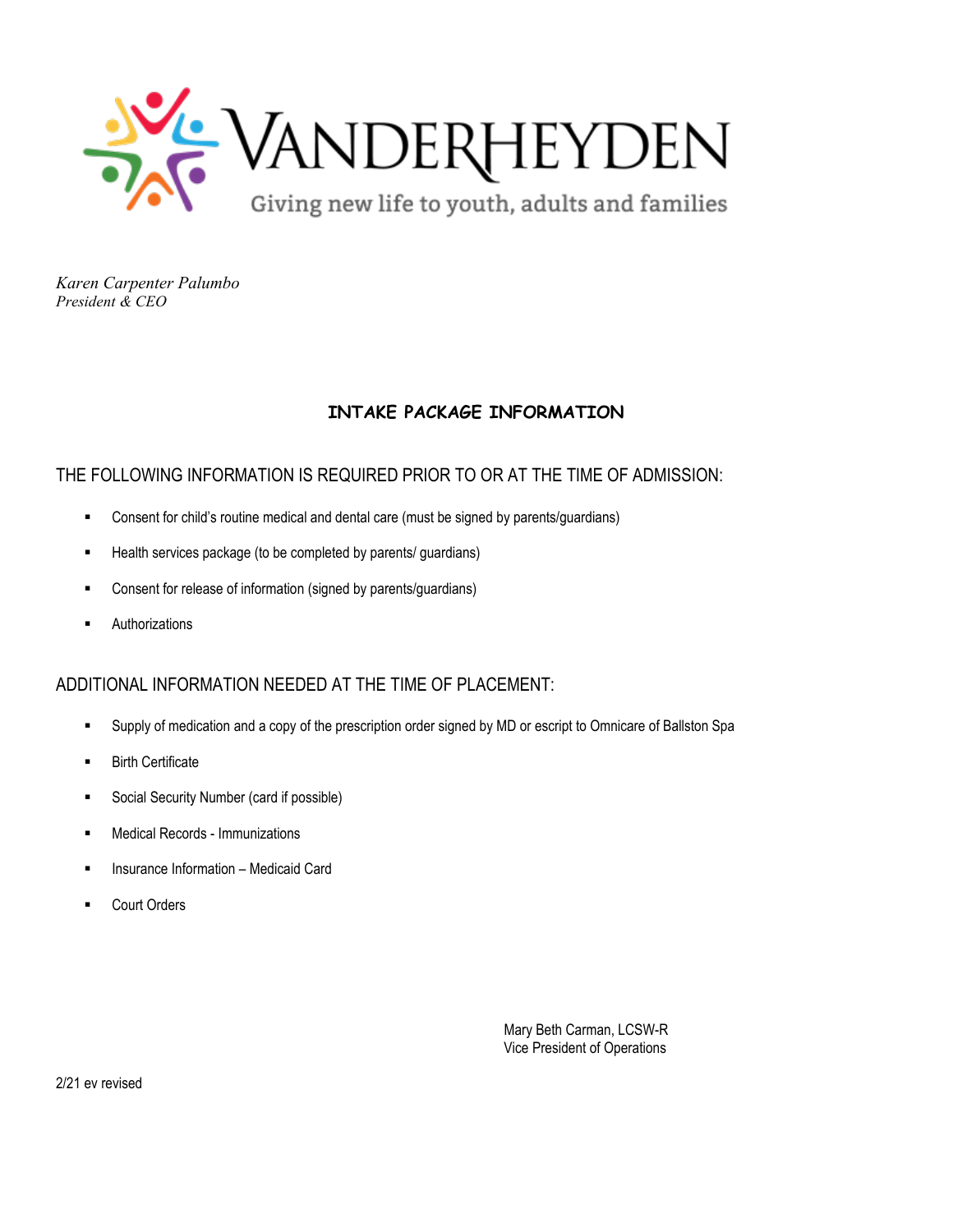

## **CONSENT FOR CHILD'S ROUTINE MEDICAL AND DENTAL CARE (By Parents or Guardian)**

I, hereby give my consent for medical and dental care to the child listed below while under the care of Vanderheyden, Inc., or any person or agency acting as the agent of Vanderheyden, Inc.

This medical care includes, but is not limited to, physical examinations, administration of medications, immunizations against communicable diseases (including Hep B, Chicken Pox), and any necessary tests and emergency room treatment which in the opinion of the physician, dentist, or psychiatrist treating the child listed are deemed necessary or advisable and/or is prescribed by such physician, dentist, or psychiatrist.

This includes the right, in the case of an emergency, to admit for hospitalization and to administer necessary treatment, including surgery whenever such treatment is deemed medically necessary.

| <b>RESIDENT NAME</b> | <b>BIRTHDATE</b> | <b>RELIGION</b> | <b>SOCIAL SECURITY NUMBER</b><br>"REQUIRED"                                                                          |  |  |  |
|----------------------|------------------|-----------------|----------------------------------------------------------------------------------------------------------------------|--|--|--|
|                      |                  |                 |                                                                                                                      |  |  |  |
|                      |                  |                 | <u> 1980 - Jan Barat, margaret amerikan basa dan berasal dan berasal dalam basa dalam berasal dalam berasal dala</u> |  |  |  |
|                      |                  |                 |                                                                                                                      |  |  |  |
|                      |                  |                 |                                                                                                                      |  |  |  |
|                      |                  |                 |                                                                                                                      |  |  |  |
|                      |                  |                 |                                                                                                                      |  |  |  |
|                      |                  |                 |                                                                                                                      |  |  |  |
|                      |                  |                 |                                                                                                                      |  |  |  |
|                      | Date:            |                 |                                                                                                                      |  |  |  |

I understand that this authorization may not extend past date of discharge or 1 year from date of signing: must be renewed yearly.

Ev 2/21 revised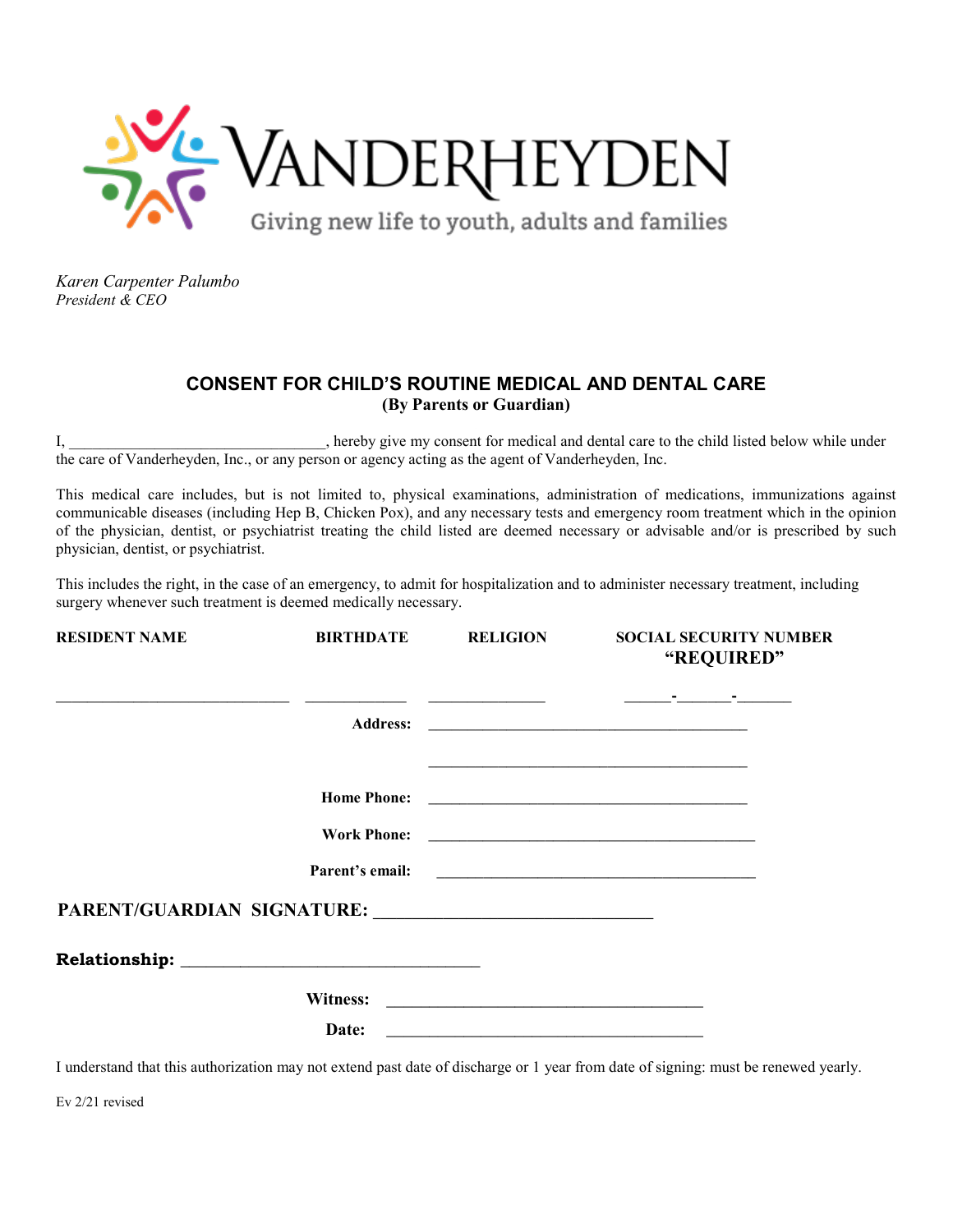

## Health Package

Introduction:

The purpose of the health service package is to enable our program to organize the health information of each individual we serve. This will help us to identify health problems and establish a plan to meet these needs. It is understood that the information requested on the forms will not always be available. However, every effort should be made so the forms are as complete as possible.

While completing the forms please feel free to call the Health Services Office if you have any questions. We will be glad to assist you in any way we can.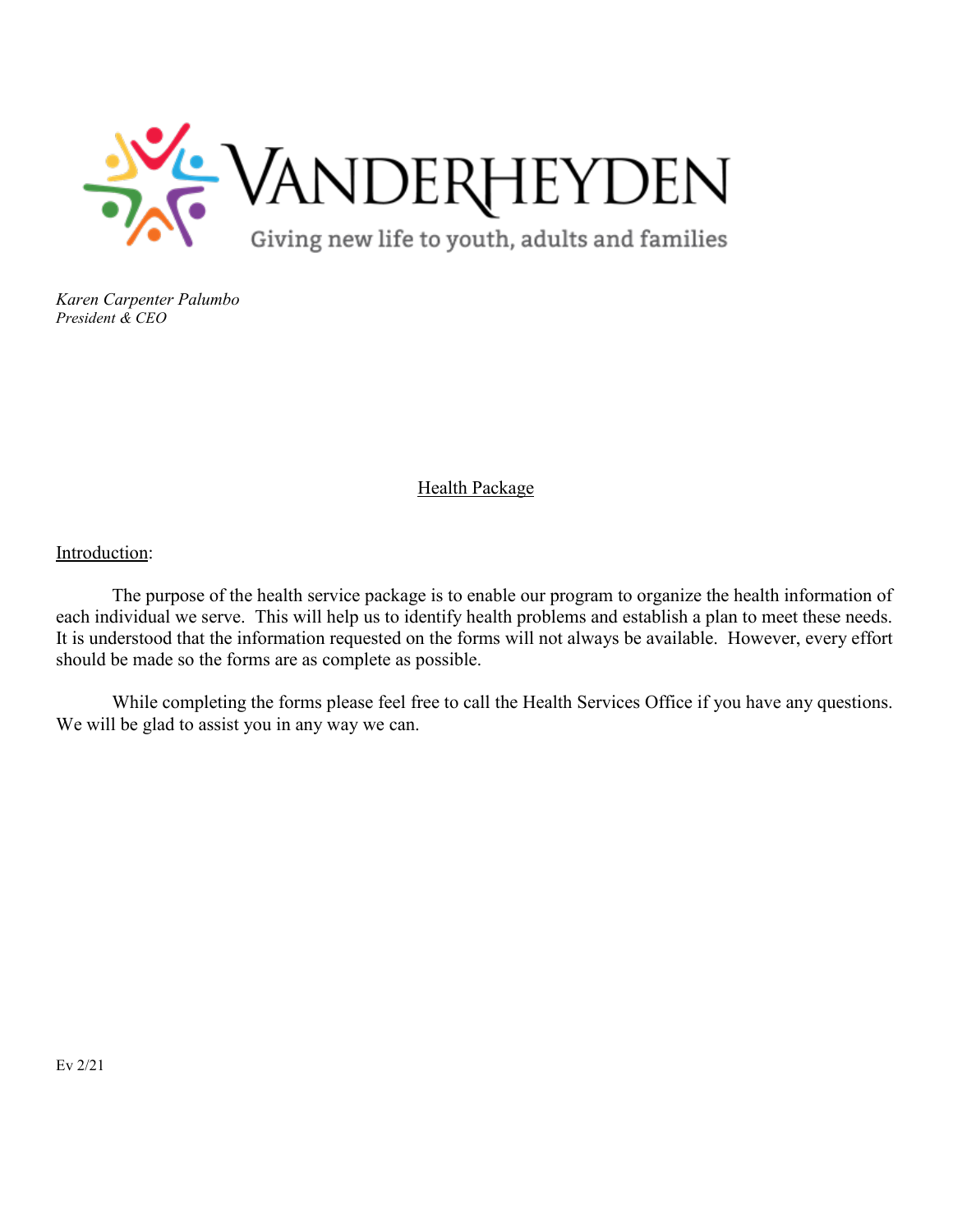## **HEALTH HISTORY**

Name of Individual

Date of Birth

Place of Birth

## Signature of person completing form

## **FAMILY HEALTH HISTORY:**

 $\mathcal{L}_\text{max}$  , and the set of the set of the set of the set of the set of the set of the set of the set of the set of the set of the set of the set of the set of the set of the set of the set of the set of the set of the

 $\overline{\phantom{a}}$ 

 $\overline{\phantom{a}}$ 

**FAMILY MEMBERS:** Please not any special relationships such as step-parent, foster child, adopted, etc. If deceased include date and cause of death.

| Relationship | Age Name | State of<br>Health | Occupation<br>School | Grade<br>Reached/School |
|--------------|----------|--------------------|----------------------|-------------------------|
| Mother       |          |                    |                      |                         |
| Father       |          |                    |                      |                         |
| Siblings:    |          |                    |                      |                         |

| <b>Family: Annual Income:</b>                |                             |                     |
|----------------------------------------------|-----------------------------|---------------------|
| under \$5,000                                | \$5,000-\$9,000             | \$10,000-\$14,999   |
| \$15,000-\$24,999                            | \$25,000-\$34,999           | \$35,000 or more    |
| <b>Individual: Racial/Ethnic Composition</b> |                             |                     |
| White (non-Hispanic/non-                     | Black, African American     | Multi-Racial, Multi |
| Latino                                       |                             | Ethnic              |
|                                              |                             |                     |
| Hispanic, Latino                             | American Indian, Alaska     | Race/Ethnicity (not |
|                                              | <b>Native</b>               | listed)             |
| Pacific Islander                             | Asian -non-Pacific Islander |                     |
|                                              |                             |                     |

## **Religion:**

| Catholic | Jewish | Muslin | Prostestant | Religion Not Listed |
|----------|--------|--------|-------------|---------------------|
|          |        |        |             |                     |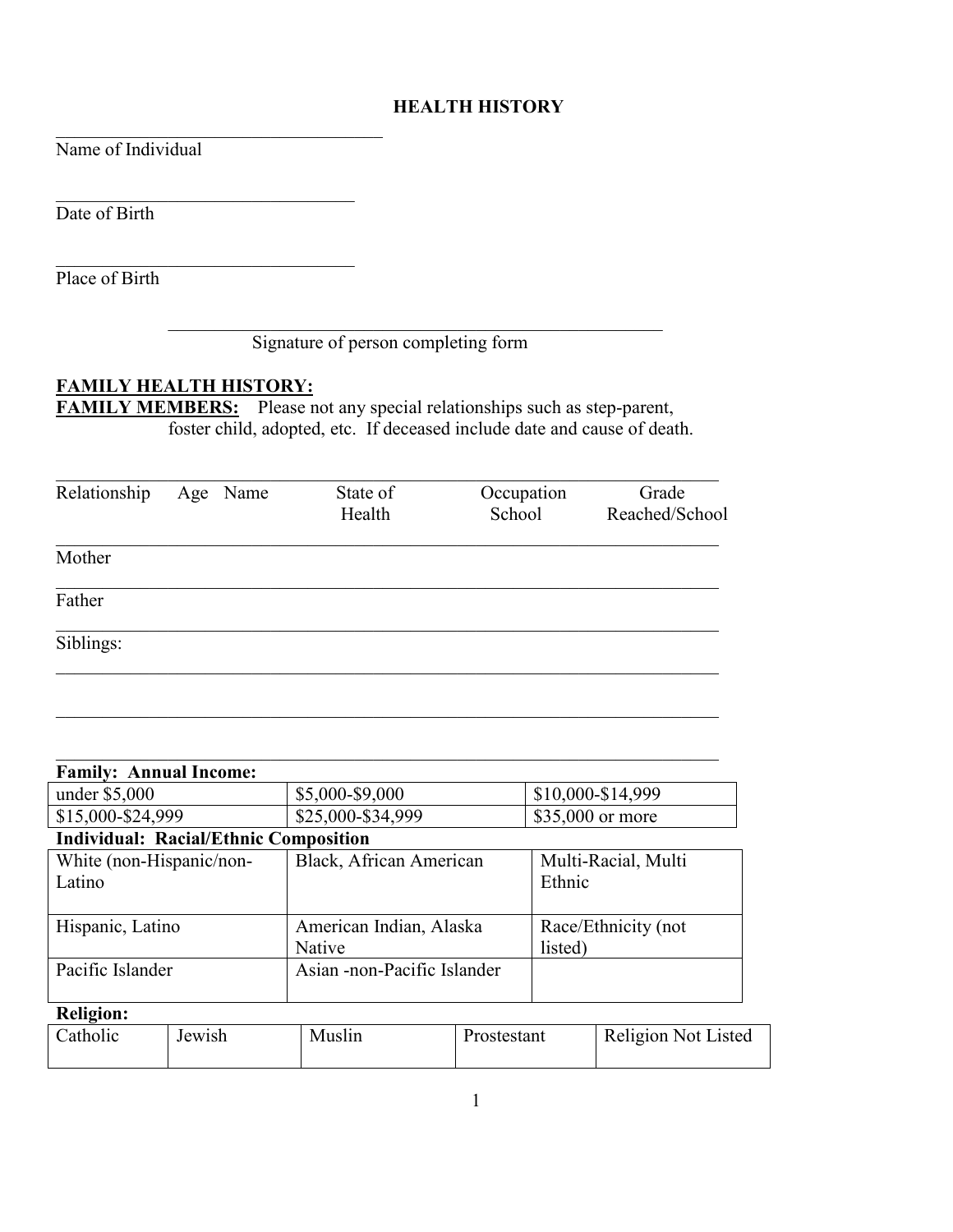Name

 $\overline{D.O.B.}$ 

## **DEVELOPMENTAL HISTORY:**

I. Pregnancy History – Mother

- a. What number pregnancy was this?
- b. What number live birth?
- c. Was mother under a doctor's care during pregnancy?
- d. Were there any complications:
- e. Did the baby arrive on time?
	- 1. If premature or over due- how long?
	- 2. Birth weight\_\_\_\_\_\_\_\_\_\_\_\_\_\_\_\_\_\_\_\_\_\_\_\_\_\_\_\_\_\_\_\_\_\_\_\_\_\_\_\_\_\_
- f. Were there any complications with labor and delivery? Explain\_\_\_\_\_\_\_\_\_\_\_\_\_\_\_\_\_\_\_\_\_\_\_\_\_\_\_\_\_\_\_\_\_\_\_\_\_\_\_\_\_\_\_\_\_\_\_\_\_\_\_\_\_
- II. Infancy did this child have any problems rolling over, sitting up, crawling, feeding, standing or walking etc.? Explain:\_\_\_\_\_\_\_\_\_\_\_\_\_\_\_\_\_\_\_\_\_\_\_\_\_\_\_\_

 $\_$  , and the set of the set of the set of the set of the set of the set of the set of the set of the set of the set of the set of the set of the set of the set of the set of the set of the set of the set of the set of th

\_\_\_\_\_\_\_\_\_\_\_\_\_\_\_\_\_\_\_\_\_\_\_\_\_\_\_\_\_\_\_\_\_\_\_\_\_\_\_\_\_\_\_\_\_\_\_\_\_\_\_\_\_\_\_\_\_\_\_\_\_\_\_

\_\_\_\_\_\_\_\_\_\_\_\_\_\_\_\_\_\_\_\_\_\_\_\_\_\_\_\_\_\_\_\_\_\_\_\_\_\_\_\_\_\_\_\_\_\_\_\_\_\_\_\_\_\_\_\_\_\_\_\_\_\_\_\_

 $\_$ 

III. Toddler – did this child have any problems with speech, behavior, toileting, etc.? Explain:\_\_\_\_\_\_\_\_\_\_\_\_\_\_\_\_\_\_\_\_\_\_\_\_\_\_\_\_\_\_\_\_\_\_\_\_\_\_\_\_\_\_\_\_\_\_\_\_\_\_\_\_\_\_\_\_\_

2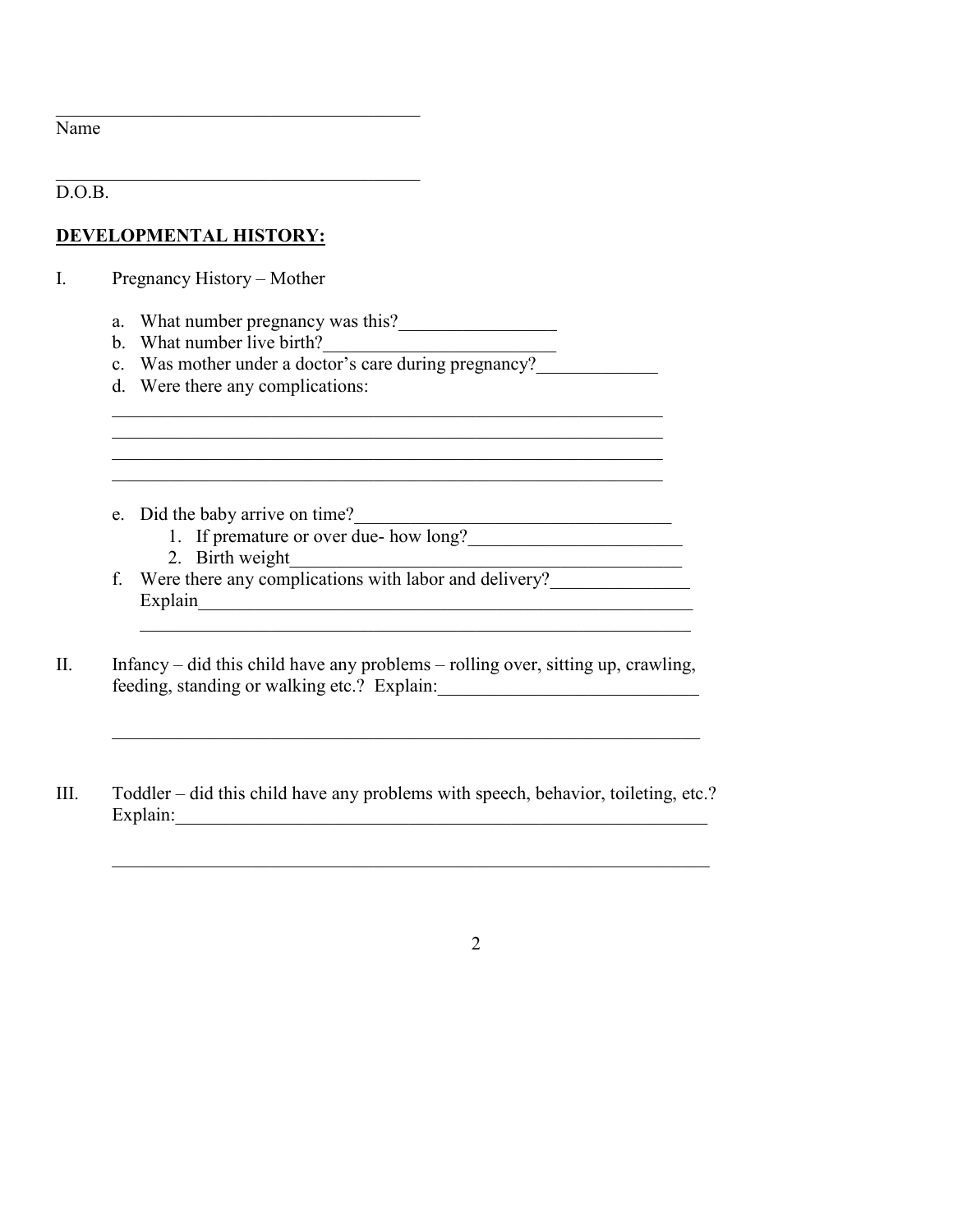IV. Pre-School: (3-5 yr.) Did this child attend pre-school? Any problems with bed wetting, soiling behavior, socialization, etc.

\_\_\_\_\_\_\_\_\_\_\_\_\_\_\_\_\_\_\_\_\_\_\_\_\_\_\_\_\_\_\_\_\_\_\_\_\_\_\_\_\_\_\_\_\_\_\_\_\_\_\_\_\_\_\_\_\_\_\_\_\_\_\_\_

- V. School Age (5-present): Did this child have problems with school, peers, clumsiness, behavior etc. Explain:
- VI. Present: Problem that brought this child into Vanderheyden for placement:

Completed by:\_\_\_\_\_\_\_\_\_\_\_\_\_\_\_\_\_\_\_\_\_\_\_\_\_\_\_\_\_\_

 $\frac{1}{2}$  ,  $\frac{1}{2}$  ,  $\frac{1}{2}$  ,  $\frac{1}{2}$  ,  $\frac{1}{2}$  ,  $\frac{1}{2}$  ,  $\frac{1}{2}$  ,  $\frac{1}{2}$  ,  $\frac{1}{2}$  ,  $\frac{1}{2}$  ,  $\frac{1}{2}$  ,  $\frac{1}{2}$  ,  $\frac{1}{2}$  ,  $\frac{1}{2}$  ,  $\frac{1}{2}$  ,  $\frac{1}{2}$  ,  $\frac{1}{2}$  ,  $\frac{1}{2}$  ,  $\frac{1$ 

Date:\_\_\_\_\_\_\_\_\_\_\_\_\_\_\_\_\_\_\_\_\_\_\_\_\_\_\_\_\_\_

\_\_\_\_\_\_\_\_\_\_\_\_\_\_\_\_\_\_\_\_\_\_\_\_\_\_\_\_\_\_\_\_\_\_\_\_\_\_\_\_\_\_\_\_\_\_\_\_\_\_\_\_\_\_\_\_\_\_\_\_\_\_\_\_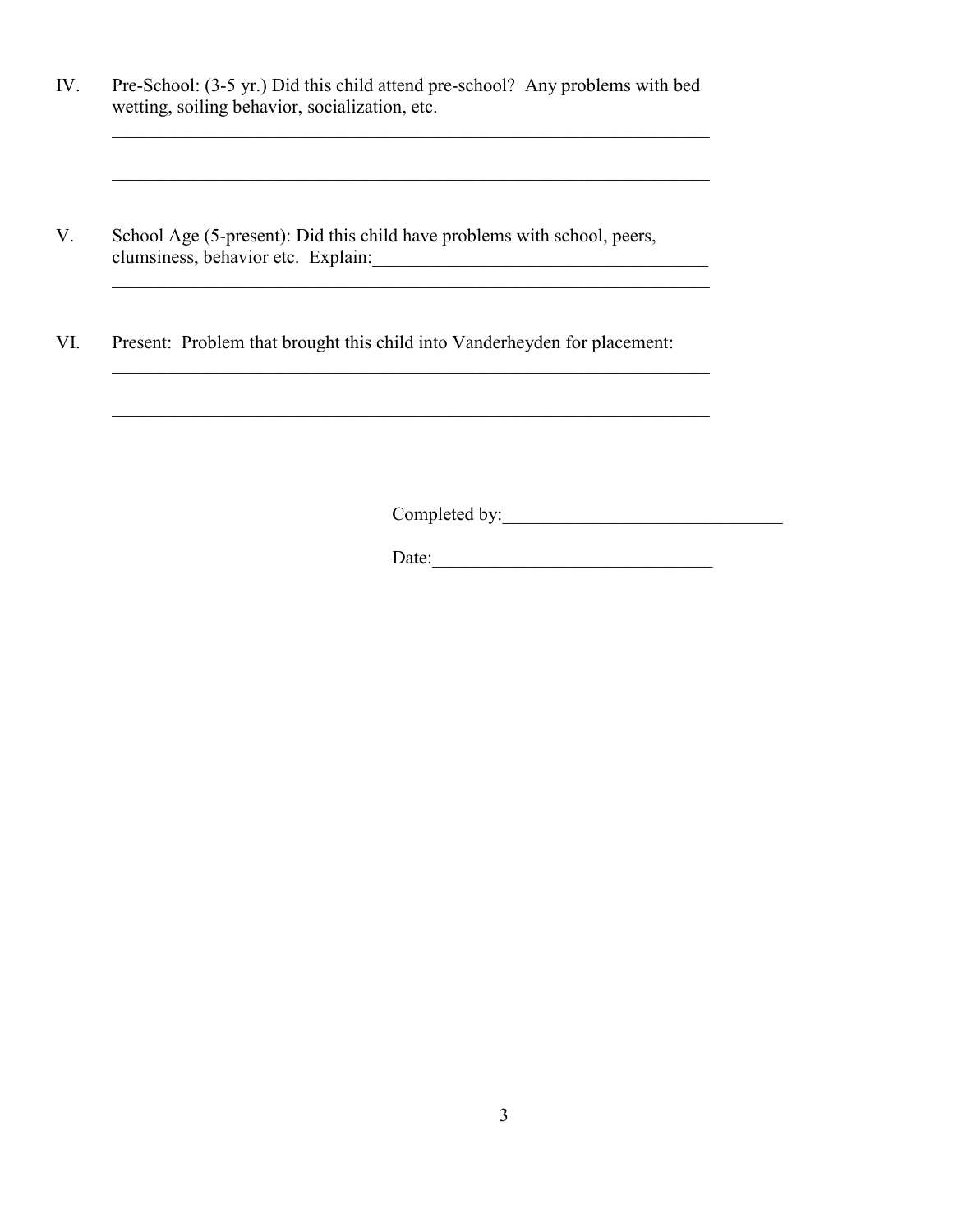$\overline{\text{Name}}$ 

 $D.O.B.$ 

ILLNESSES/INJURIES/SURGERY (without being admitted to hospital \_\_\_\_\_

<u> 1989 - Johann Barbara, martin da basar da basar da basar da basar da basar da basar da basar da basar da basa</u>

HOSPITALIZATIONS: (include medical/surgical/psychiatric):

CHILDHOOD DISEASES: (fill in the circle)

|                          | Age |                        | Age |
|--------------------------|-----|------------------------|-----|
| German Measles (Rubella) |     | <b>Rheumatic Fever</b> |     |
| Chicken Pox              |     | Hepatitis              |     |
| <b>Mumps</b>             |     | Mononucleosis          |     |
| <b>Whooping Cough</b>    |     | T. B.                  |     |
| <b>Scarlet Fever</b>     |     | Meningitis             |     |

Date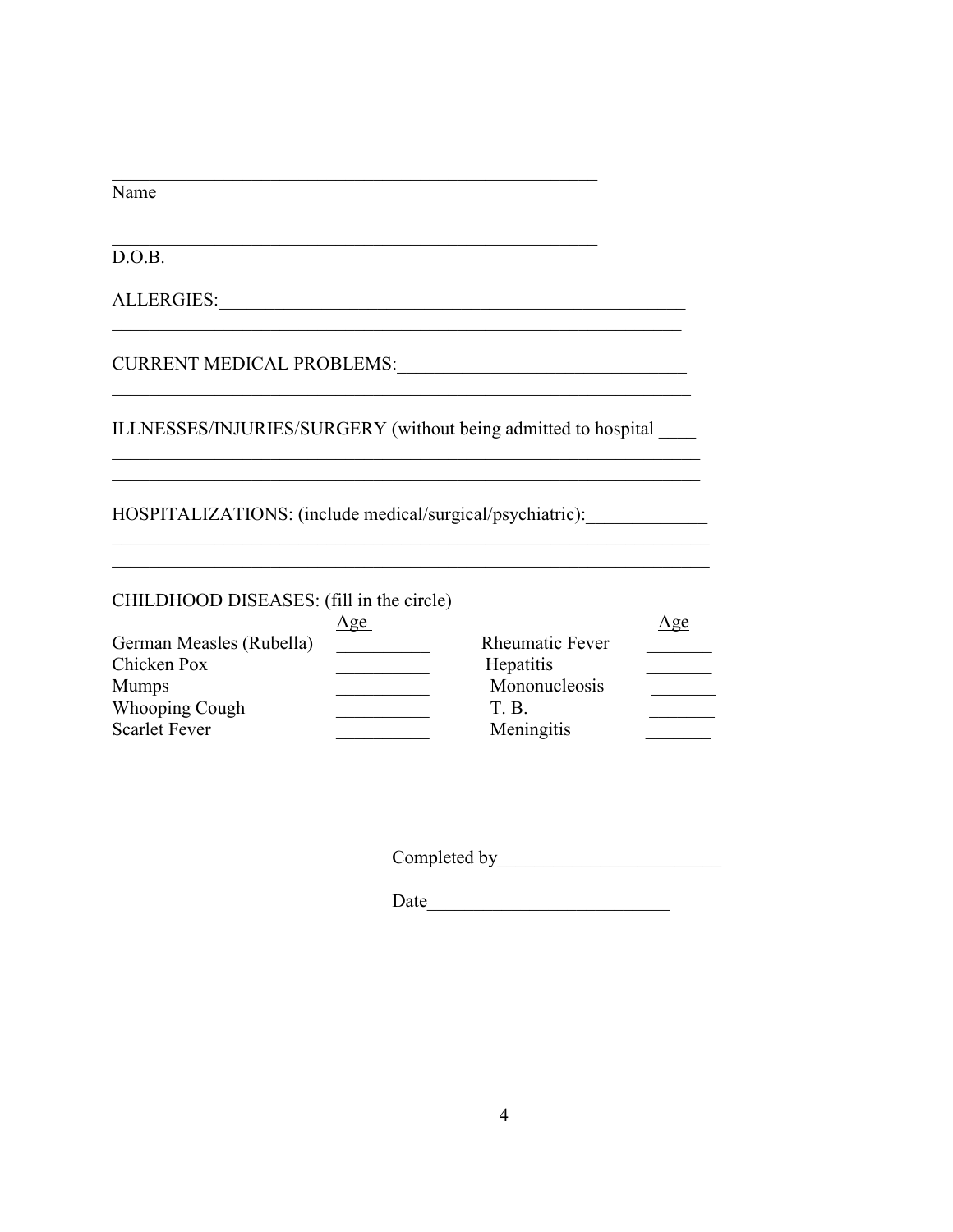## IMMUNIZATION RECORD

Name: \_\_\_\_\_\_\_\_\_\_\_\_\_\_\_\_\_\_\_\_\_\_\_\_\_\_\_\_\_\_\_\_\_\_\_\_\_\_\_\_\_\_\_\_\_\_\_\_\_\_\_\_\_\_\_\_\_\_\_ Specific Dates must be included to comply with Public Health Regulations.

 $\mathcal{L}_\text{G}$ 

| Vaccine            | #1 | #2 | #3 | #4 | #5 | #6 |
|--------------------|----|----|----|----|----|----|
| D.P.T.             |    |    |    |    |    |    |
| (Diphtheria-       |    |    |    |    |    |    |
| Pertussis-Tetanus) |    |    |    |    |    |    |
| O.P.V.             |    |    |    |    |    |    |
| (Oral Polio        |    |    |    |    |    |    |
| Vaccine)           |    |    |    |    |    |    |
| <b>MEASLES</b>     |    |    |    |    |    |    |
| <b>MUMPS</b>       |    |    |    |    |    |    |
| <b>RUBELLA</b>     |    |    |    |    |    |    |
| (german measles)   |    |    |    |    |    |    |

Complete by \_\_\_\_\_\_\_\_\_\_\_\_\_\_\_\_\_\_\_\_\_\_\_\_\_  $Date$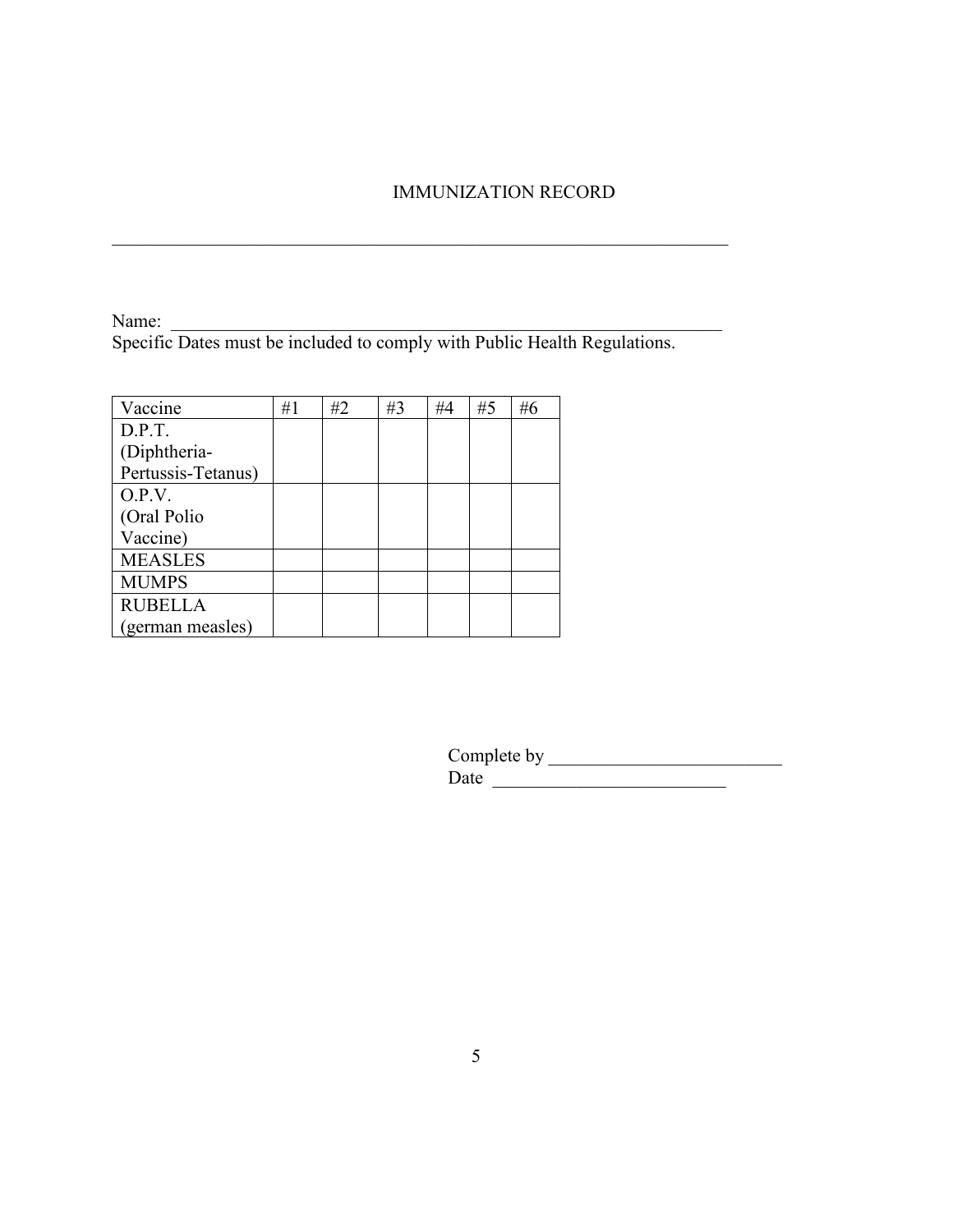| Name                                                                                                   |            |                      |
|--------------------------------------------------------------------------------------------------------|------------|----------------------|
|                                                                                                        |            |                      |
| DOB:<br><u> 1980 - Johann Barbara, martxa alemaniar a</u>                                              |            |                      |
| <b>DENTAL INFORMATION:</b>                                                                             |            |                      |
| Dentist:<br>Name:                                                                                      |            |                      |
|                                                                                                        |            |                      |
| Phone:<br><u> 1989 - Johann John Stein, mars an deus Amerikaansk kommunister (</u>                     |            |                      |
| Please give dates for the following questions.                                                         |            |                      |
| Has this child been seen by a dentist during the past six months?<br>Has this child had dental X-rays? | Yes<br>Yes | N <sub>o</sub><br>No |
| Has this child had Fluoride treatments?                                                                | Yes        | No                   |
| Has all necessary dental work been completed?                                                          | Yes        | No                   |
| Do you have dental insurance coverage? (please enclose a form)                                         |            |                      |
| Insurance Co.                                                                                          |            |                      |

Completed by\_\_\_\_\_\_\_\_\_\_\_\_\_\_\_\_\_\_\_\_\_\_\_\_\_\_\_\_\_\_\_\_

ID Number

 $Date$   $\qquad \qquad$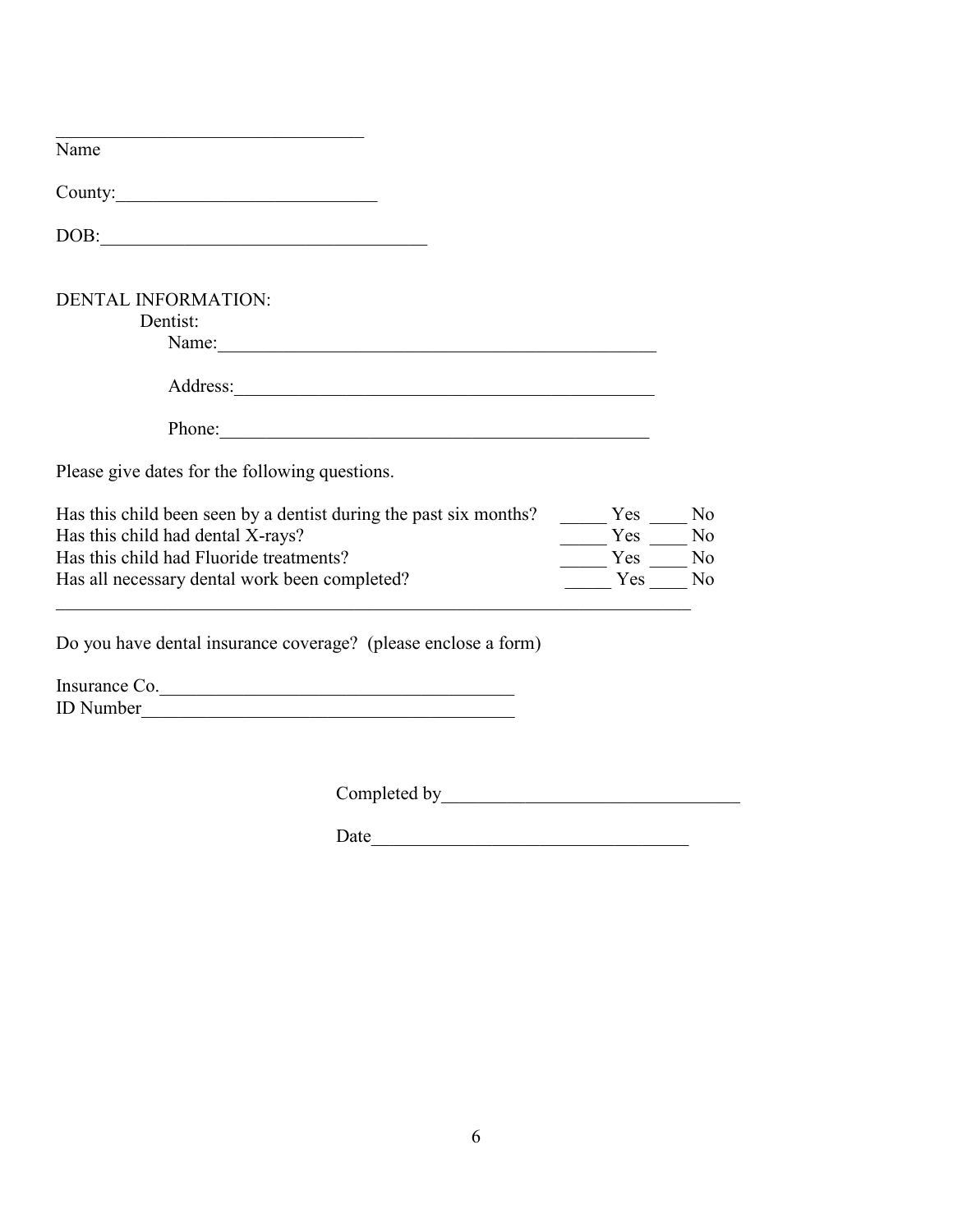| <b>MEDICAL INFORMATION:</b> |                                                                                                                                                                                                                                |  |
|-----------------------------|--------------------------------------------------------------------------------------------------------------------------------------------------------------------------------------------------------------------------------|--|
|                             | Family Doctor - Pediatrician - Clinic:                                                                                                                                                                                         |  |
|                             | Name                                                                                                                                                                                                                           |  |
|                             | Address and the contract of the contract of the contract of the contract of the contract of the contract of the contract of the contract of the contract of the contract of the contract of the contract of the contract of th |  |
|                             | Phone https://www.archive.com/communications/communications/communications/communications/communications/communications/communications/communications/communications/communications/communications/communications/communicatio |  |
|                             |                                                                                                                                                                                                                                |  |
|                             | Specialist: Reason for appointment (Eye-Ear-Nose-Throat-Skin, etc.)                                                                                                                                                            |  |
|                             | Do you have medical/health insurance coverage? (Please provide copy of card)                                                                                                                                                   |  |
|                             |                                                                                                                                                                                                                                |  |
|                             |                                                                                                                                                                                                                                |  |
|                             | Name of person carrying Insurance                                                                                                                                                                                              |  |
|                             | SS # of Insurance Carrier                                                                                                                                                                                                      |  |
|                             | DOB of Insurance Carrier                                                                                                                                                                                                       |  |
|                             | $ID# \underbrace{\qquad \qquad }$                                                                                                                                                                                              |  |
|                             |                                                                                                                                                                                                                                |  |
|                             | Is coverage a managed care policy provided by Medicaid? (Please provide copy of card)                                                                                                                                          |  |
|                             |                                                                                                                                                                                                                                |  |
|                             | $MEDICAID \#$                                                                                                                                                                                                                  |  |
|                             |                                                                                                                                                                                                                                |  |
|                             |                                                                                                                                                                                                                                |  |

Date\_\_\_\_\_\_\_\_\_\_\_\_\_\_\_\_\_\_\_\_\_\_\_\_\_\_\_\_\_\_\_\_\_\_\_\_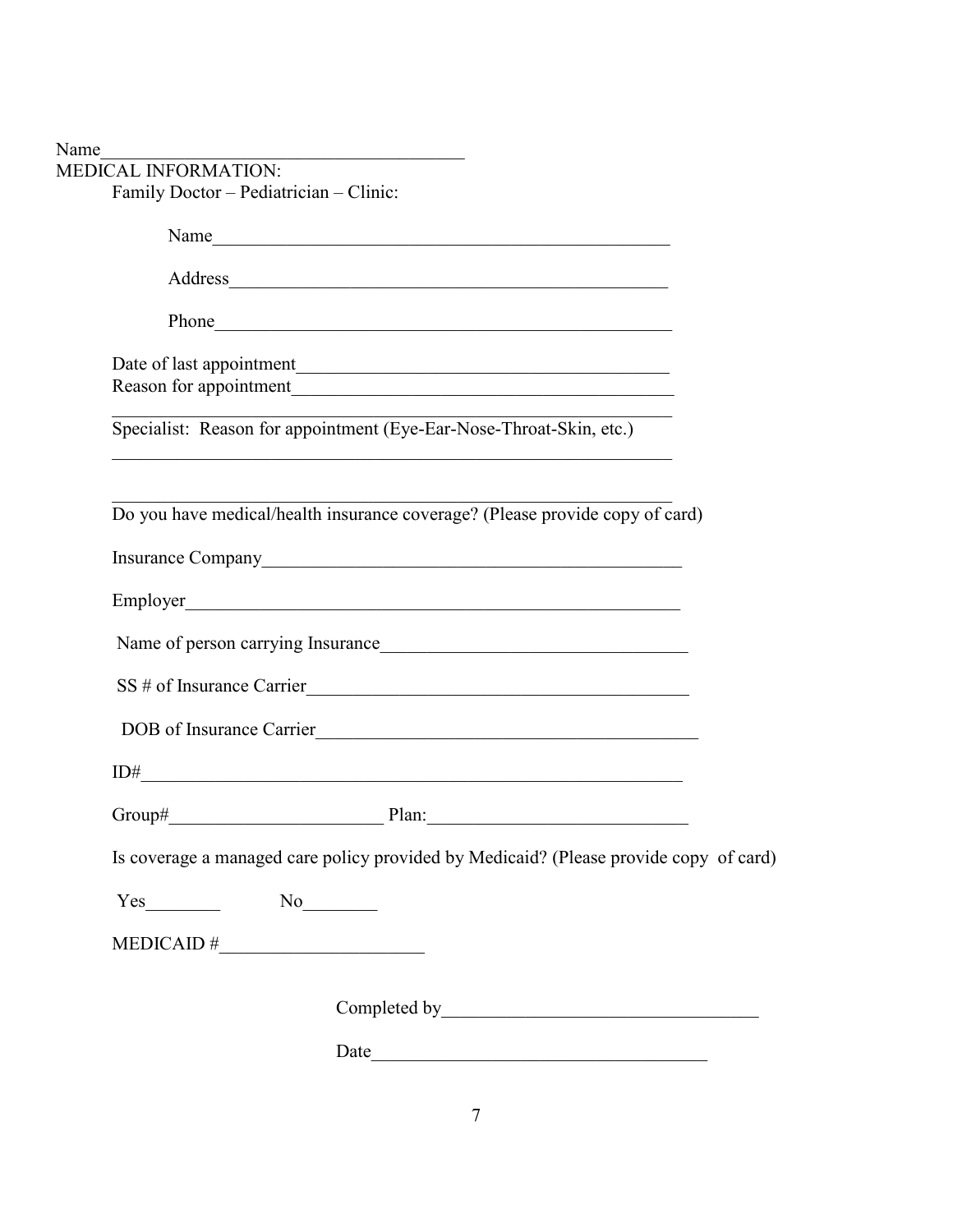| ır<br>.,<br>r<br>π |  |
|--------------------|--|
|--------------------|--|

## $\overline{D.O.B.}$

MEDICATION HISTORY:

Please list any medication the child is currently receiving and the reason he is receiving it. A Doctor's prescription and a one week supply of medication must be presented to Vanderheyden when the child is admitted.

 $\_$ 

 $\mathcal{L}_\mathcal{L} = \{ \mathcal{L}_\mathcal{L} = \{ \mathcal{L}_\mathcal{L} = \{ \mathcal{L}_\mathcal{L} = \{ \mathcal{L}_\mathcal{L} = \{ \mathcal{L}_\mathcal{L} = \{ \mathcal{L}_\mathcal{L} = \{ \mathcal{L}_\mathcal{L} = \{ \mathcal{L}_\mathcal{L} = \{ \mathcal{L}_\mathcal{L} = \{ \mathcal{L}_\mathcal{L} = \{ \mathcal{L}_\mathcal{L} = \{ \mathcal{L}_\mathcal{L} = \{ \mathcal{L}_\mathcal{L} = \{ \mathcal{L}_\mathcal{$ 

\_\_\_\_\_\_\_\_\_\_\_\_\_\_\_\_\_\_\_\_\_\_\_\_\_\_\_\_\_\_\_\_\_\_\_\_\_\_\_\_\_\_\_\_\_\_\_\_\_\_\_\_\_\_\_\_\_\_\_\_\_\_\_\_\_\_\_\_\_\_\_

\_\_\_\_\_\_\_\_\_\_\_\_\_\_\_\_\_\_\_\_\_\_\_\_\_\_\_\_\_\_\_\_\_\_\_\_\_\_\_\_\_\_\_\_\_\_\_\_\_\_\_\_\_\_\_\_\_\_\_\_\_\_\_\_\_\_\_\_\_\_\_

\_\_\_\_\_\_\_\_\_\_\_\_\_\_\_\_\_\_\_\_\_\_\_\_\_\_\_\_\_\_\_\_\_\_\_\_\_\_\_\_\_\_\_\_\_\_\_\_\_\_\_\_\_\_\_\_\_\_\_\_\_\_\_\_\_\_\_\_\_\_\_

Below please list the best of your recollection any medications the child has received in the past.

| <b>MEDICATION</b> | <b>AGE WHEN GIVEN</b> | <b>REASON</b> | <b>EFFECT OF</b><br><b>MEDICATION</b> |
|-------------------|-----------------------|---------------|---------------------------------------|
|                   |                       |               |                                       |
|                   |                       |               |                                       |
|                   |                       |               |                                       |
|                   |                       |               |                                       |
|                   |                       |               |                                       |
|                   |                       |               |                                       |

Completed by\_\_\_\_\_\_\_\_\_\_\_\_\_\_\_\_\_\_\_\_\_\_\_\_\_\_\_\_\_\_\_\_\_  $Date$   $\overline{\phantom{a}}$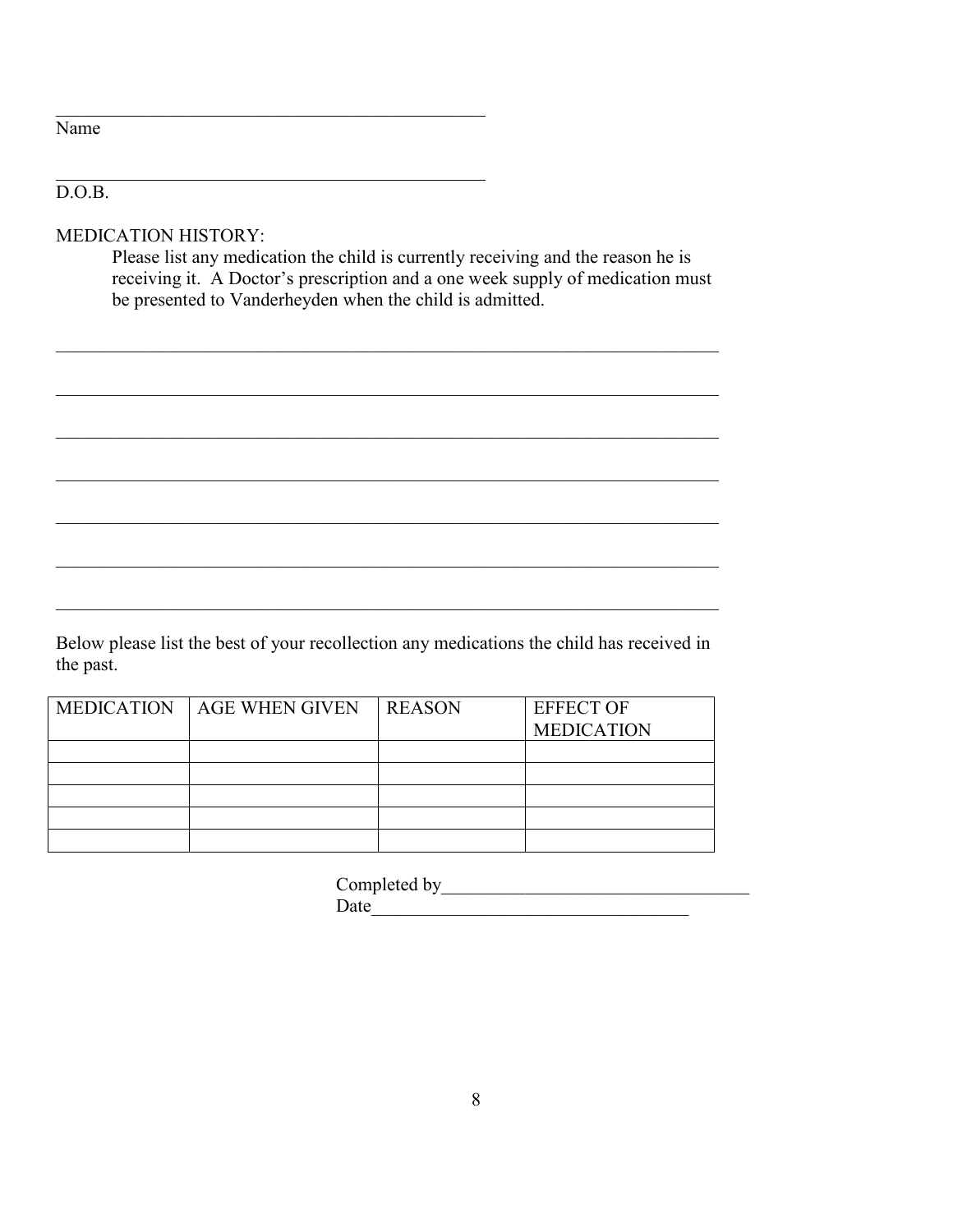FAMILY HEALTH HISTORY – Circle any of the following that this child or his parents, grandparents, brothers, sisters, etc. have had.

|     | <b>CONDITION</b>                      | <b>RELATIONSHIP TO CHILD</b> |
|-----|---------------------------------------|------------------------------|
| 1.  | Allergy                               | 1.                           |
| 2.  | Asthma                                | 2.                           |
| 3.  | Arthritis (Rheumatoid or Osteo)       | 3.                           |
| 4.  | Alcoholism                            | 4.                           |
| 5.  | Cancer                                | 5.                           |
| 6.  | Drug Addiction                        | 6.                           |
| 7.  | Diabetes (Sugar)                      | 7.                           |
| 8.  | Epilepsy (Convulsions)                | 8.                           |
| 9.  | Gout                                  | 9.                           |
| 10. | <b>High Blood Pressure</b>            | 10.                          |
| 11. | <b>Heart Disease</b>                  | 11.                          |
| 12. | Hemorrhagic Problems                  | 12.                          |
| 13. | <b>Kidney Problems</b>                | 13.                          |
| 14. | Liver Problems                        | 14.                          |
| 15. | Migraine                              | 15.                          |
| 16. | Mental Illness (Psychiatric Problems) | 16.                          |
| 17. | <b>Mental Retardation</b>             | 17.                          |
| 18. | Nervous Breakdown                     | 18.                          |
| 19. | Obesity                               | 19.                          |
| 20. | <b>Rheumatic Fever</b>                | 20.                          |
| 21. | Sickle Cell Problems                  | 21.                          |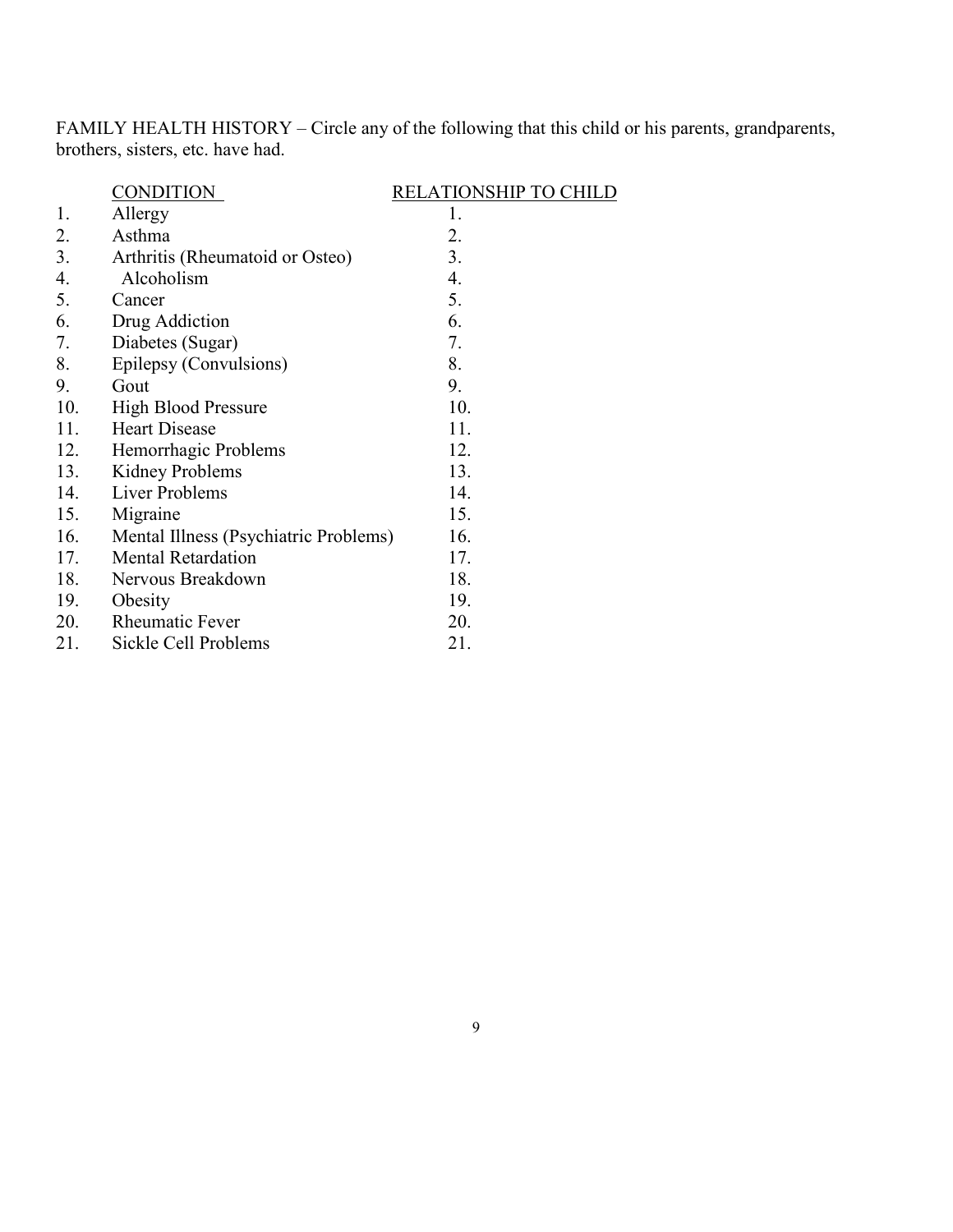

## **Authorization for Medical Release of Information Vanderheyden Hall, Inc.**

|                                                        |    |  |                                                                              |  |  |  |  | hereby give permission to Vanderheyden Hall, Inc. to request |  |  |  |
|--------------------------------------------------------|----|--|------------------------------------------------------------------------------|--|--|--|--|--------------------------------------------------------------|--|--|--|
| medical                                                | or |  | dental information from any of the physicians or dentists who have cared for |  |  |  |  |                                                              |  |  |  |
| , when deemed necessary by the Health Service's Staff. |    |  |                                                                              |  |  |  |  |                                                              |  |  |  |
|                                                        |    |  | The purpose or need for such disclosure is:                                  |  |  |  |  |                                                              |  |  |  |

Specification of the date, event, or condition upon which this consent expires:

- □ 90 days from date of consent for one time release of information.
- May not extend past date of discharge or 1 year from date of signing: must be renewed yearly.

## I hereby permit the use or disclosure of the above information to the Person/Organization/Program(s) identified above. I understand that:

- Only this information may be used and/or disclosed, as a result of this authorization.
- This information is confidential and cannot legally be disclosed without my permission.
- If this information is disclosed to someone who is not required to comply with federal privacy protection regulations, then it may be redisclosed and would no longer be protected.
- I have the right to revoke this authorization at any time. My revocation must be in writing on the form provided to me by Vanderheyden Hall. I am aware that my revocation will not be effective if the persons I have authorized to use and/or disclose my protected health information have already taken action because of my earlier authorization.
- I do not have to sign this authorization and that my refusal to sign will not affect my abilities to obtain treatment from Vanderheyden Hall, nor will it affect my eligibility for benefits.
- I have a right to inspect and copy my own protected health information to be sued and/or disclosed as stated by law and/or regulation.

Date \_

Signature of Individual

Signature of Witness Signature of parent/guardian/authorized representative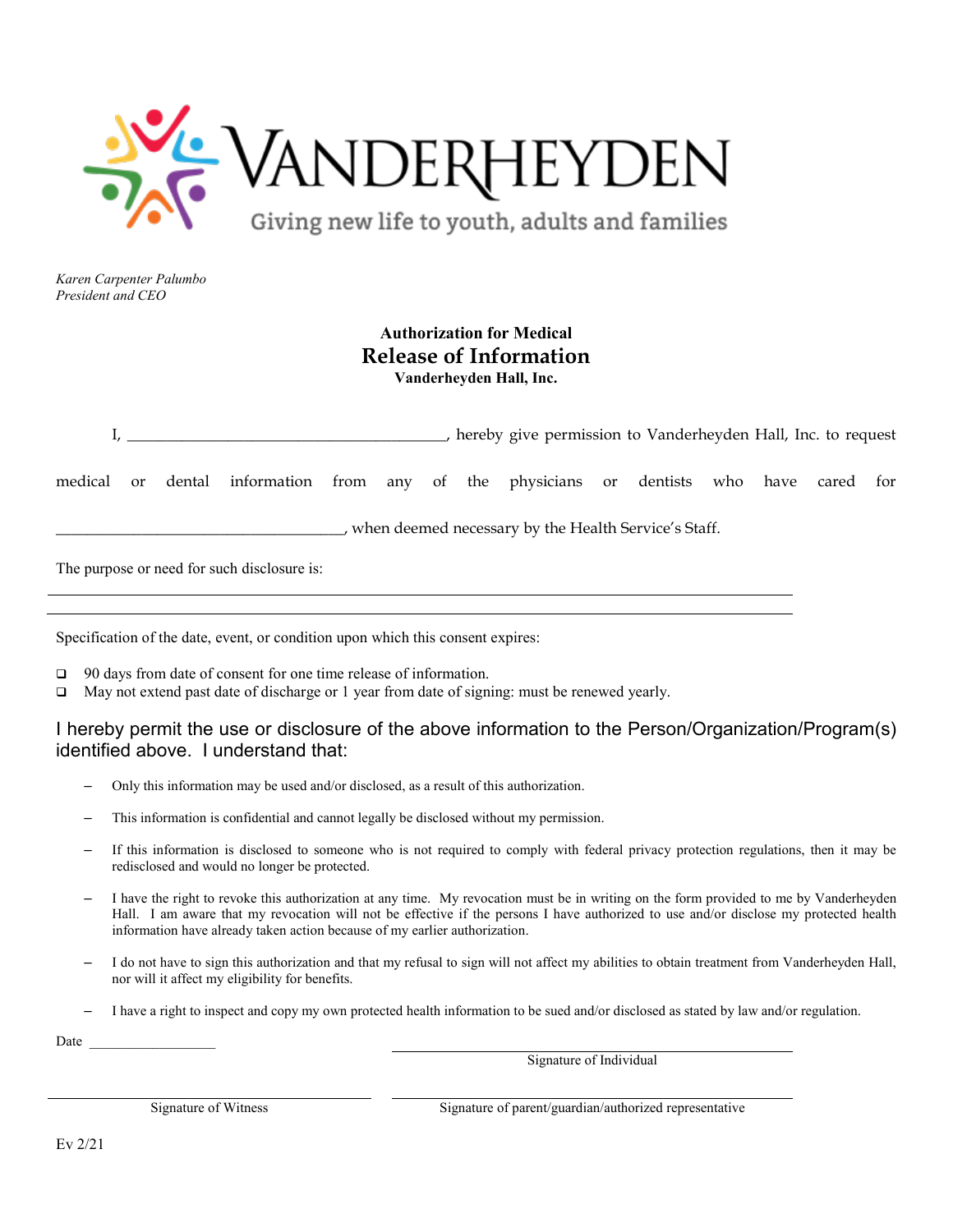

## REQUEST FOR CONSENT TO EVALUATE

In an effort to provide appropriate educational services it will be necessary to evaluate your child. Permission to test your child is being requested. A multidisciplinary team will evaluate your child's abilities and recommend an appropriate education program based on evaluation results. This consent in no way causes you to waive or relinquish any rights for your child. To revoke this consent at any time, you must submit in writing your desire to do so.

## **Please check the box below and sign.**

 $\Box$  YES, I hereby grant consent for my child

to be evaluated for the purpose of determining appropriate educational services.

 $\_$  , and the state of the state of the state of the state of the state of the state of the state of the state of the state of the state of the state of the state of the state of the state of the state of the state of the Signature of Parent/Guardian Date

(Students Name)

I understand that this authorization may not extend past date of discharge or 1 year from date of signing: must be renewed yearly.

2/21 revised ev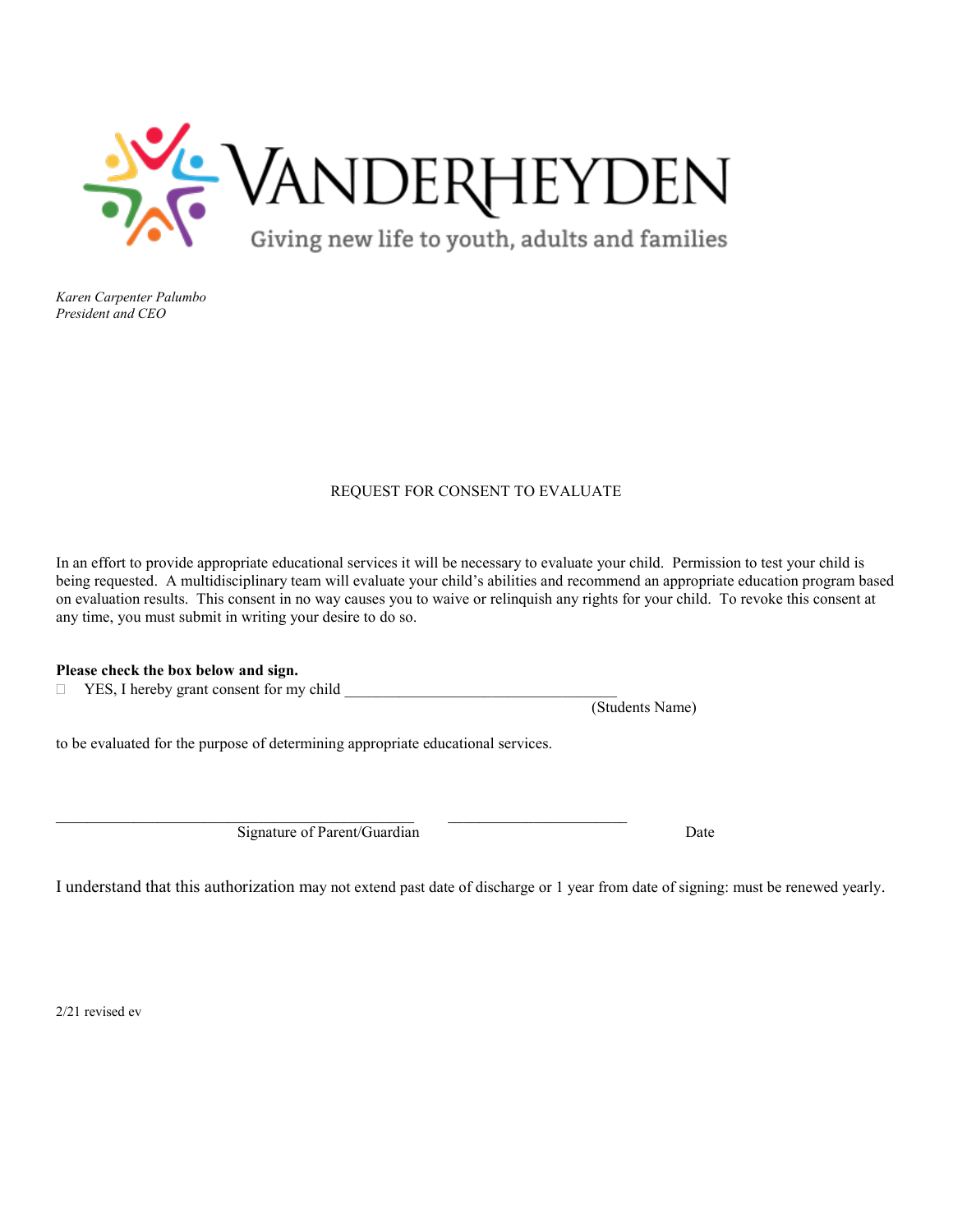

## **VANDERHEYDEN HALL, INC. Authorizations**

In the course of providing the best possible care and services for your child while at Vanderheyden Hall and operating the wide and varied programs that we do, many situations arise where parental consent is advisable or necessary. Please check the box next to each of the following paragraphs and sign your name at the end.

| Re:                                                                                                                                                                                                                                                                                                                                        |               |              |
|--------------------------------------------------------------------------------------------------------------------------------------------------------------------------------------------------------------------------------------------------------------------------------------------------------------------------------------------|---------------|--------------|
| Name of Child<br>Date of Birth                                                                                                                                                                                                                                                                                                             |               |              |
| I agree to continue with the medications currently prescribed upon admission to Vanderheyden.                                                                                                                                                                                                                                              | $\Box$ YES    | $\Box$ NO    |
| I agree to allow Vanderheyden to administer OTC (over the counter) medications as per the approved<br>OTC list given to me.                                                                                                                                                                                                                | $\Box$ YES    | $\Box$ NO    |
| I have been given the information sheet for Parents/Guardians on the use of physical restraints and<br>hereby give permission for staff to utilize a physical restraint on my child if it is clinically justified.                                                                                                                         | $\Box$ YES    | $\Box$ NO    |
| I hereby grant permission for use of any photograph or videography of my child to appear in website,<br>public relations brochures, pamphlets, videotapes, booklets, and exhibits compiled and used by<br>Vanderheyden Hall. The identity of my child will not be disclosed but he/she may be identified as a<br>resident of Vanderheyden. | $\square$ YES | $\Box$ NO    |
| I hereby give permission for my child to participate in any police agency investigation of assault,<br>sexual abuse, or other crime committed against my child or other persons or property. I understand<br>that such information concerning any such investigation will be made available to me by<br>Vanderheyden.                      | $\Box$ YES    | $\Box$ NO    |
| I hereby give permission for staff to transport my child to outside appointments, recreational activities<br>and school events, and home visitation as needed.                                                                                                                                                                             |               | $\square$ NO |
| I hereby give permission for my child to participate in recreational programs including activities in<br>the community:                                                                                                                                                                                                                    |               |              |
| □ Troy Boys/Girls Club<br>□ YMCA<br>$\Box$ Swimming                                                                                                                                                                                                                                                                                        | $\Box$ YES    | $\Box$ NO    |
|                                                                                                                                                                                                                                                                                                                                            |               |              |
| Print Full Name<br>Parent/Guardian<br>Date                                                                                                                                                                                                                                                                                                 |               |              |

Witness:

I understand that this authorization may not extend past date of discharge or 1 year from date of signing: must be renewed yearly.

2/21 ev revised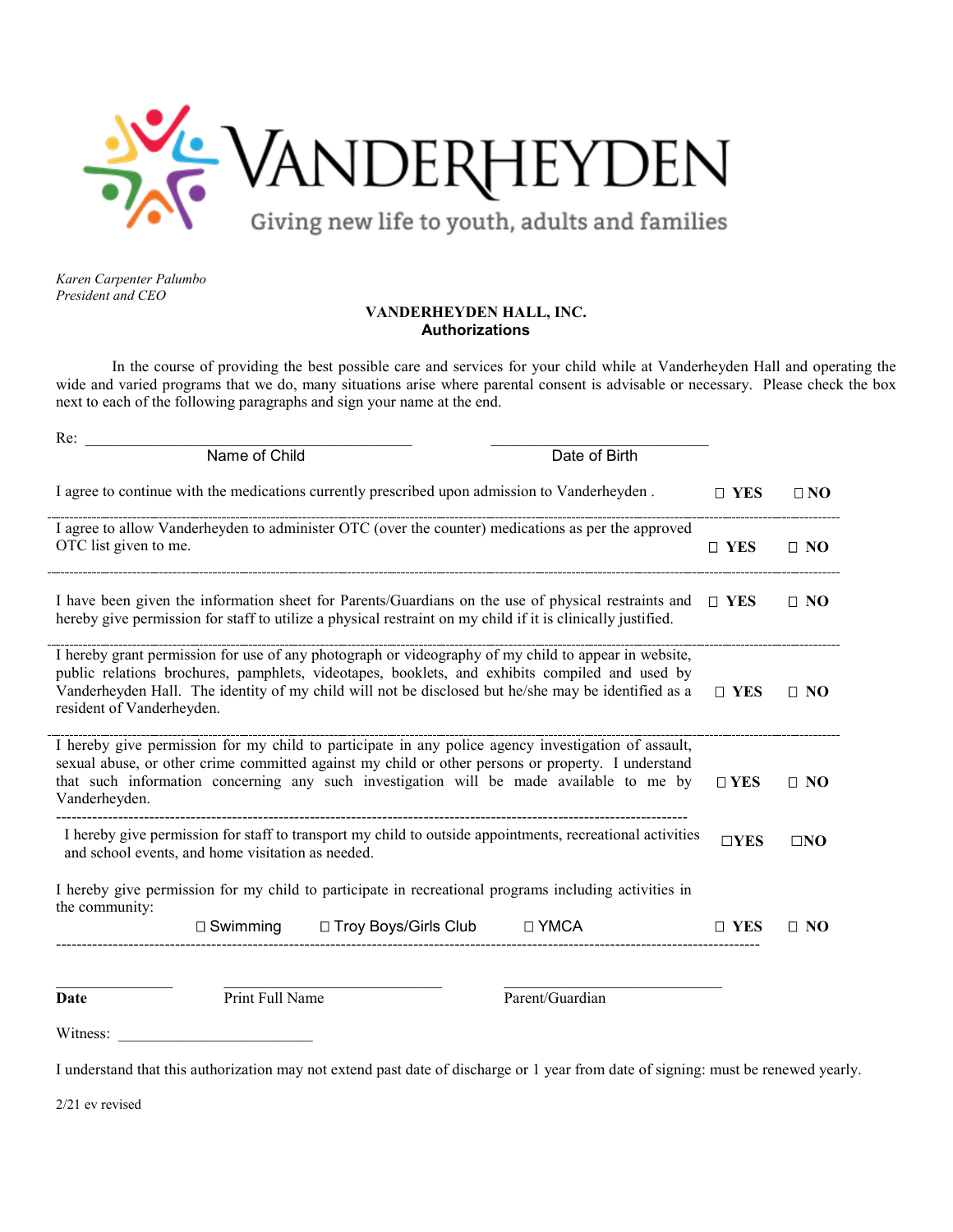

## **Authorization for Release of Information**

This authorization must be completed by the individual or his/her personal representative to use/disclose/obtain protected health information (for other than treatment, payment, or health care operations purposes), in accordance with State and Federal laws and regulations. A separate authorization is required to use or disclose confidential HIV related information.

I, authorize Vanderheyden, Inc. to

□ Obtain information from:

 $\Box$  Disclose information to:

Name:  $\Box$ 

## **Information to be obtained/disclosed:**

| THIVE MALIVIE W IA VIALENCY/VISCIVSCO.                  |                                       |                               |  |
|---------------------------------------------------------|---------------------------------------|-------------------------------|--|
| Treatment Goals/Treatment Plan                          | Discharge summary/Discharge Plan      | Complete medical records      |  |
| Safety plans/behavior management plans                  | Description of progress and prognosis | Medical history and physical, |  |
|                                                         |                                       | consultation reports          |  |
| Psychiatric Evaluation                                  | Assessment and Screening              | Individualized Education Plan |  |
| <b>Medication Management</b>                            | Educational/psychological testing     | Laboratory tests              |  |
| Psychosocial Assessment                                 |                                       | Other:                        |  |
| The purpose of obtaining or disclosing the information: |                                       |                               |  |
| To provide ongoing communication with                   | To convey treatment recommendations   | To complete an evaluation     |  |
| referring agency                                        | and progress                          | (alcohol/drug, psychiatric,   |  |
|                                                         |                                       | psychological, etc.)          |  |
| To contact in case of emergency                         | To maintain continuity in care        | Other:                        |  |
| To provide ongoing treatment aftercare                  | For treatment planning purposes       | Other:                        |  |

**Specification of the date, event, or condition upon which this consent expires:** 

□ 90 days from date of consent for one time release of information.

May not extend past date of discharge or 1 year from date of signing: must be renewed yearly

I hereby permit the use or disclosure of the above information to the Person/Organization/Program(s) identified above. I understand that:

- Only this information may be used/obtained/disclosed as a result of this authorization.
- This information is confidential and cannot legally be disclosed without my permission.
- If this information is disclosed to someone who is not required to comply with federal privacy protection regulations, then it may be redisclosed and would no longer be protected.
- I have the right to revoke this authorization at any time. My revocation must be in writing on the form provided to me by Vanderheyden. I am aware that my revocation will not be effective if the persons I have authorized to use and/or disclose my protected health information have already taken action because of my earlier authorization.
- I do not have to sign this authorization and that my refusal to sign will not affect my abilities to obtain treatment from Vanderheyden, nor will it affect my eligibility for benefits.
- I have a right to inspect and copy my own protected health information to be used and/or disclosed as stated by law and/or regulation.
- I have the right to receive a copy of this Release of Information.

\_\_\_\_\_\_\_\_\_\_\_\_\_\_\_\_\_\_\_\_\_\_ \_\_\_\_\_\_\_\_\_\_\_\_\_\_\_\_\_\_\_\_\_\_\_\_\_\_\_\_ \_\_\_\_\_\_\_\_\_\_\_\_\_\_\_\_\_\_\_\_\_\_\_\_

Date Signature of Individual Parent/Guardian/authorized representative

Signature of Witness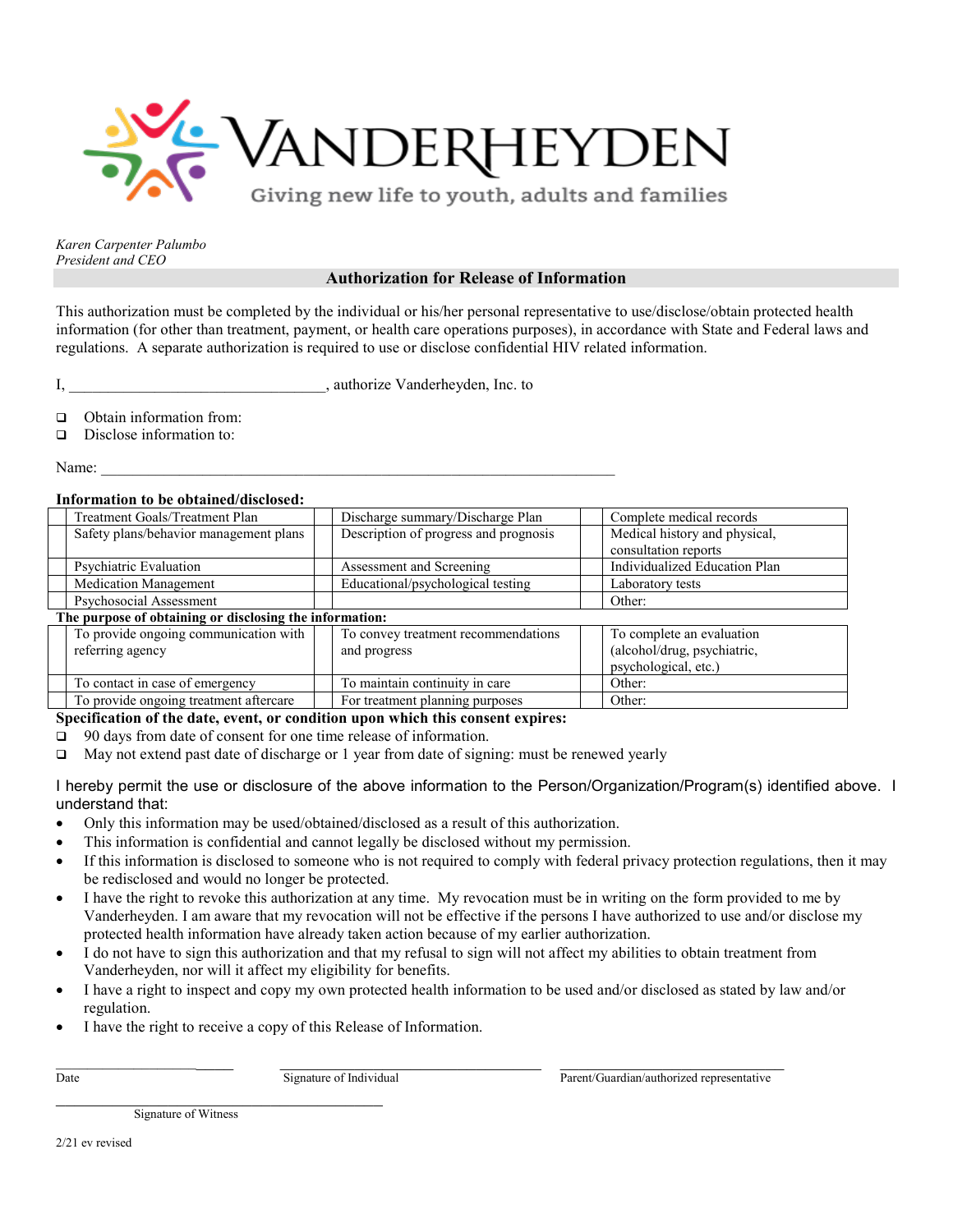## **Notice of Privacy Practices Vanderheyden Hall, Inc.**

### **THIS NOTICE DESCRIBES HOW HEALTH AND MENTAL HEALTH INFORMATION ABOUT YOU MAY BE USED AND DISCLOSED AND HOW YOU CAN GET ACCESS TO THIS INFORMATION. PLEASE REVIEW IT CAREFULLY.**

**1. Our Commitment to You:** We at Vanderheyden Hall, Inc. understand that the information we collect about you and your health is personal. Keeping your health information confidential and secure is one of our most important responsibilities.

We keep a record of the care and services you receive. We need this record to provide you with quality care and to comply with certain legal requirements. We are committed to protecting your health information and to following all state and federal laws regarding the protection of your health information.

This notice tells you how we may use or release your health information. It also tells you about your rights and requirements concerning the use and disclosure of your health information.

We are required by law to:

- Make sure that health information that identifies you is kept private
- Give you this notice of our legal duties and privacy practices with respect to health information about you
- Follow the terms of the notice that is currently in effect
- If you have any questions about this notice, please contact the Assistant Executive Director at (518) 283-3458, ext. 11.
- **2. Who will follow this notice:** This notice describes the practices of Vanderheyden Hall and that of:
- Any student or member of a volunteer group we allow to help you while you are in our care
- 3. Your Health Information Rights:

You have the following rights regarding health information we have about you:

**RIGHT to Inspect and Obtain Copies:** You have the right to inspect and obtain a copy health information that may be used to make decisions about your care. Usually, this includes medical and billing records. It does not include information that is needed for civil, criminal, or administrative actions or proceedings. We may charge a fee for the costs of copying, mailing, or other supplies associated with your request.

- To inspect or obtain a copy health information that may be used to make decisions about you, you must submit your request in writing to the Associate Executive Director
- We may deny your request to inspect and obtain a copy in very limited circumstances. If you are denied access to your health information, you may request that the denial be reviewed. Medical/Clinical Team will review your request and the denial. The person(s) conducting the review will not include the person who denied your request. We will comply with the outcome of the review.

**RIGHT to Amend:** If you feel that the health information we have about you is incorrect or incomplete, you may ask us to amend that information. You have the right to request an amendment for as long as the information is kept by or for us.

• To request an amendment, your request must be made in writing and submitted to Associate Executive Director. In addition, you must provide a reason that supports your request. **RIGHT to an Accounting of Disclosures:** You have the right to request a list of information releases that we have made of your health information. The first list you request within a 12 month period will be free. For additional lists, we may charge you for the costs of providing the list. We will notify you of the cost involved and you may choose to withdraw or modify your request at that time before any costs are incurred.

**RIGHT to Request Restrictions:** You have the right to request a restriction or limitation on the health information we use or disclose about you for the purpose of treatment, payment, or health care operations. You also have the right to request that we restrict or limit health information about you that we may use or disclose to someone who is involved in your care or the payment for your care, such as a family member. Please be aware that we are not required to agree to your request*.* If we do agree, we will comply with your request unless the information is needed to provide you with emergency treatment.

**RIGHT to Request Confidential Communications:** You have the right to request that we communicate with you about your health matters in a certain way or at a certain location. For example, you can ask that we only contact you at a certain phone number or by mail.

**RIGHT to a Paper Copy of this Notice:** You have a right to a paper copy of this notice. You

May ask us to give you a copy of this notice at any time. Even if you have agreed to receive

 $\frac{1}{2}$  ,  $\frac{1}{2}$  ,  $\frac{1}{2}$  ,  $\frac{1}{2}$  ,  $\frac{1}{2}$  ,  $\frac{1}{2}$  ,  $\frac{1}{2}$  ,  $\frac{1}{2}$  ,  $\frac{1}{2}$  ,  $\frac{1}{2}$  ,  $\frac{1}{2}$  ,  $\frac{1}{2}$  ,  $\frac{1}{2}$  ,  $\frac{1}{2}$  ,  $\frac{1}{2}$  ,  $\frac{1}{2}$  ,  $\frac{1}{2}$  ,  $\frac{1}{2}$  ,  $\frac{1$ 

- This notice electronically, you are still entitled to a paper copy of this notice.
- You may obtain a copy of this notice at our website, www.vanderheyden.org

**TEAR OFF TEAR OFF**

Under the Federal HIPAA Privacy Rule, we are required to give you our Notice of Privacy Practices and make a good faith effort, before providing services, to get your:

### **Acknowledgement of Receipt of Notice of Privacy Practices**

By signing this form, I acknowledge that I have been provided with a copy of the Notice of Privacy Practices for Vanderheyden Hall, Inc.

Date:

Name of Individual Served Signature (Individual, parent or personal representative and relationship)

This document may be mailed or faxed to Vanderheyden Hall, Inc. Fax number is 518-283-7156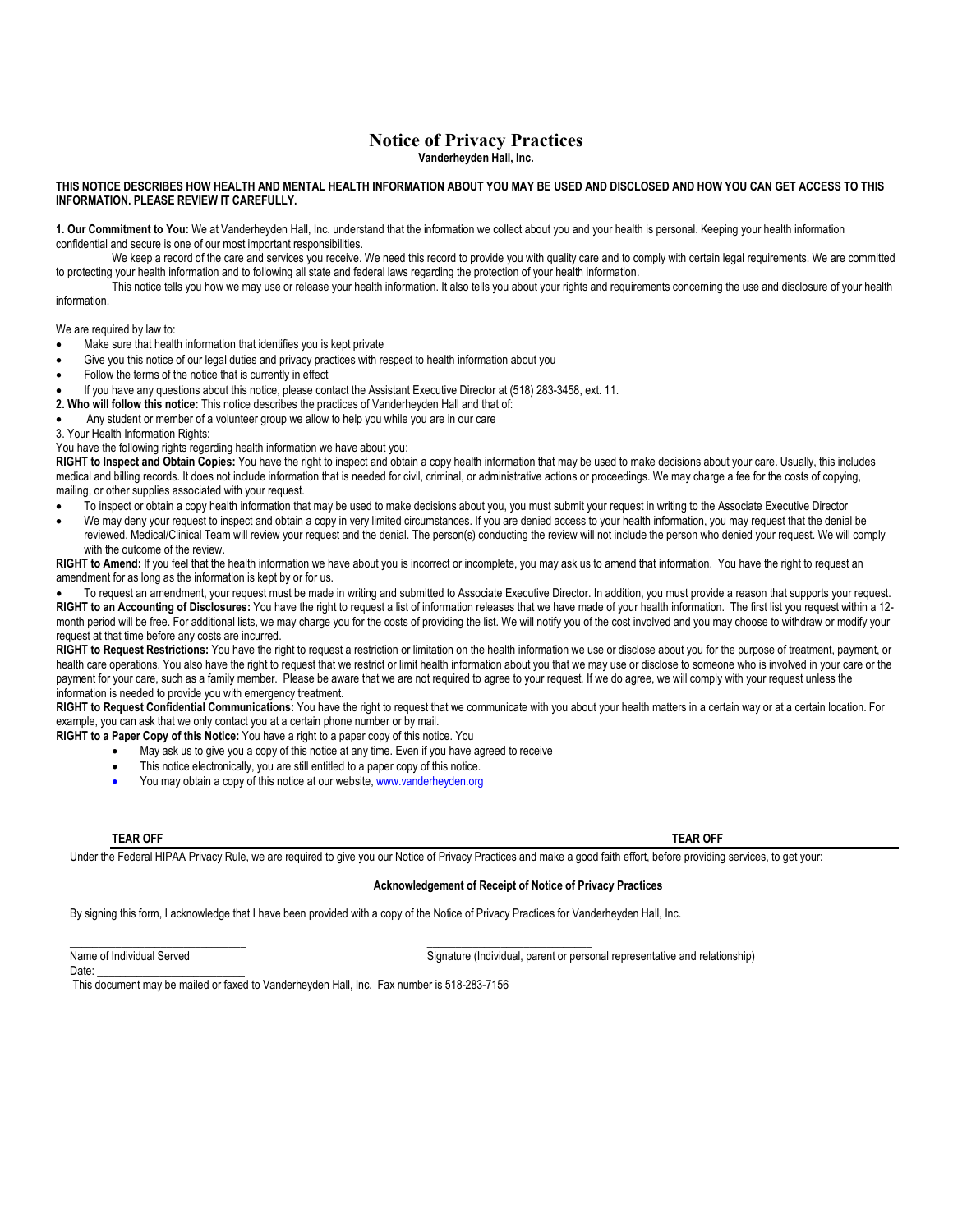### **Use or Disclose of Your Health Information:**

For Treatment: Caregivers, such as nurses, doctors, therapists and social workers, may use your health information to determine your plan of care. Individuals and programs within Vanderheyden Hall may share health information about you to coordinate the services you may need, such as clinical examinations, therapy, nutritional services, medications, hospitalization, or transfers or referrals for follow-up care. We may use health information about you to provide you with treatment or services.

For Payment: Vanderheyden may release information about you to your health insurance carrier or agency responsible for paying for your care, i.e. DSS to obtain payment for our services. For example, we may need to give your health plan information about a clinical exam or medications that you received so your health plan will pay us for treatment or services we provided. We may also share your information, when appropriate, with other government programs such as Medicaid to determine if you are eligible for, or to coordinate, your benefits, entitlements, and payments. We may need to disclose a limited amount of information about you to explore your financial situation for possible sources of payment for your care, but we will only do so as permitted under law. We may also tell your health plan about a treatment you are going to receive to obtain prior approval or to determine whether your plan will cover the treatment.

**For Operations:** Vanderheyden may use and release information about you to ensure that the services and benefits provided to you is appropriate and are high quality. For example, we may use your information to evaluate our treatment and service programs or to evaluate the services of other providers that use government funds to provide health care services to you. We may combine health information about many individuals to research health trends, or determine what services and programs should be offered, or whether new treatments or services are useful. We may share your health information with our business partners who perform functions on our behalf.

**To Keep You Informed:** Unless you provide us with alternative instructions, we may contact you about reminders for treatment, medical care, or health check-ups. We may also contact you to tell you about health-related benefits or services that may be of interest to you or to give you information about your health care choices.

**Business Associates:** We provide some services through contracts with business associates, such as accountants, consultants, and attorneys. When such services are contracted, we may disclose health information about you to our business associates so that they can perform the tasks that we have assigned to them. To protect your health information, we require the business associates to appropriately safeguard health information.

**To Other Government Agencies Providing Benefits or Services:** We may release your health information to other government agencies that are providing you with benefits or services when the information is necessary for you to receive those benefits or services.

**As Required by Law:** We will disclose health information about you when required to do so by federal, state, or local law.

To Avert a Serious Threat to Health or Safety: We may release your health information if it is necessary to prevent a serious threat to your health or safety or to the health and safety of the public or another person.

For Public Health Activities: We may disclose health information about you to public health agencies, subject to the provision of applicable state and federal law, such as prevention or to control disease, injury or disability; child abuse or neglect; reactions to medications or problems with products to the Food and Drug Administration (FDA).

**For Law Enforcement:** We may release health information to a law enforcement official:

- in response to a court order, subpoena, warrant, summons, or other similar process
- to identify or locate a suspect, fugitive, material witness, or missing person about the victim of a crime if, under certain limited circumstances, we are unable to obtain the person's agreement
- about criminal conduct at the agency

• in emergency circumstances to report a crime; the location of the crime or victims; or the identity, description or location of the person who committed the crime

**Medical Examiners and Others:** We may release health information to a coroner or medical examiner to carry out their lawful duties. If you are an organ donor, we may release your health information to

an organization that help with organ, eye, or tissue donation or transplantation.

Government Functions: We may release your health information to an authorized federal official or other authorized persons for purposes of national security, for providing protection to the President, or to conduct special investigations, as authorized by law.

### **Contact Information**

| <b>For Privacy Violations</b>                      | For Additional Copies or More Privacy Information |
|----------------------------------------------------|---------------------------------------------------|
| Jenny Wiegert, Vice President of Quality Insurance | Mary Beth Carman, Vice President of Operations    |
| Vanderhevden, Inc.                                 | Vanderhevden Hall, Inc.                           |
| PO Box 219, Route 355                              | PO Box 219, Route 355                             |
| Wynantskill, NY 12198                              | Wynantskill, NY 12198                             |
| 518-283-6500 ext. 267                              | 518-283-6500, ext. 272                            |
|                                                    |                                                   |

**Inability to Obtain Acknowledgement:** If the individual served or their parent or personal representative refuses to sign this form or it is otherwise not possible to obtain an acknowledgement of receipt of the Notice of Privacy Practices, please identify the good faith efforts made to obtain the acknowledgment and the reasons why the acknowledgement was not obtained:

- $\Box$  Individual/representative refused to sign Acknowledgement<br> $\Box$  Individual/representative unable to sign Acknowledgement
- $\Box$  Individual/representative unable to sign Acknowledgement  $\Box$  Other (explain):
- Other (explain):

| Name of Individual/representative:   |       |
|--------------------------------------|-------|
| Signature of person who              |       |
| attempted to obtain acknowledgement: | Date: |

**\_\_\_\_\_\_\_\_\_\_\_\_\_\_\_\_\_\_\_\_\_\_\_\_\_\_\_\_\_\_\_\_\_\_\_\_\_\_\_\_\_\_\_\_\_\_\_\_\_\_\_\_\_\_\_\_\_\_\_\_\_\_\_\_\_\_\_\_\_\_\_\_\_\_\_\_\_\_\_\_\_\_\_\_\_\_\_\_\_\_\_\_\_**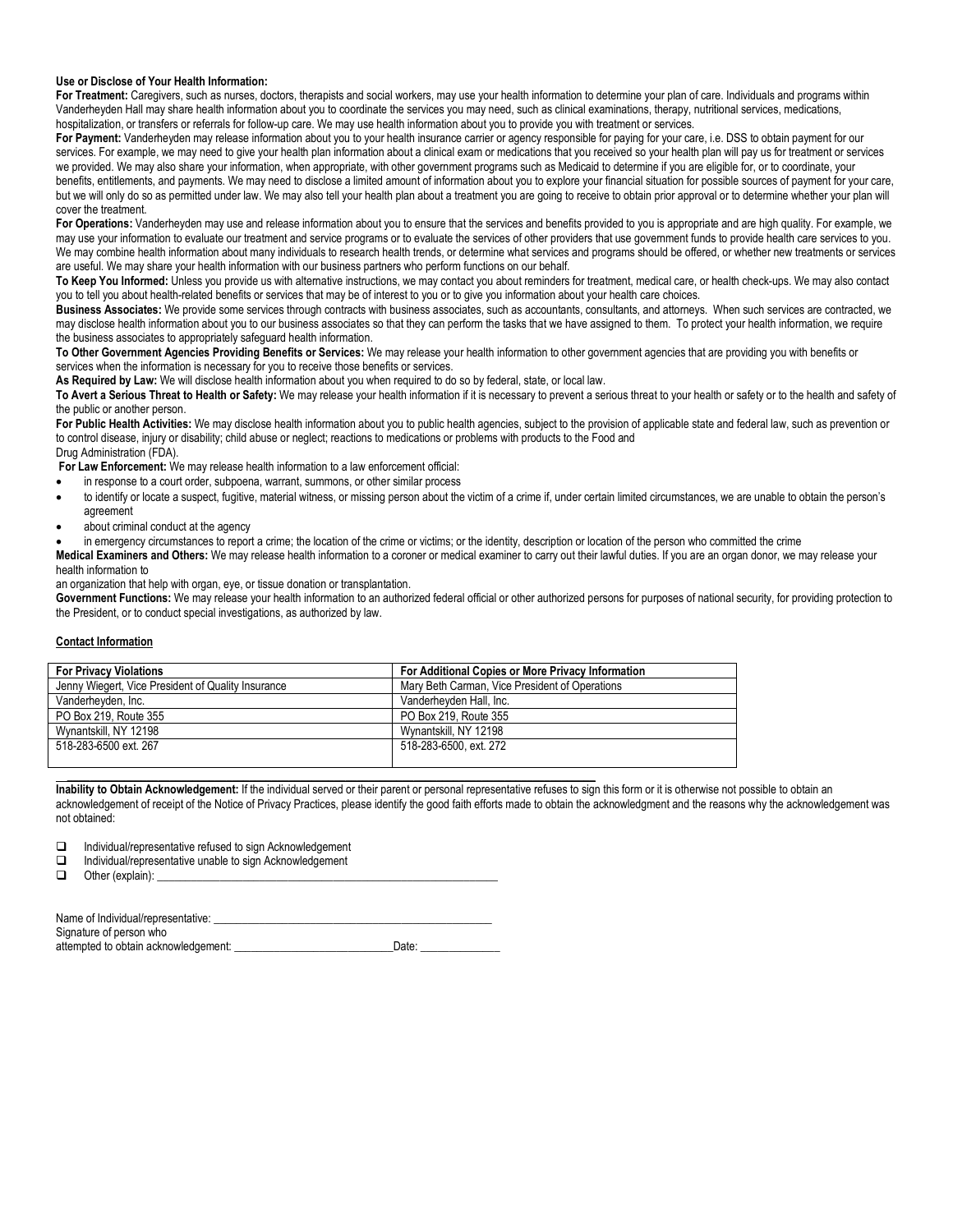**OMNICARE, INC. AND AFFILIATED ENTITIES NOTICE OF PRIVACY PRACTICES**

### **TIS NOTICE DESCRIBES HOW MEDICAL INFORMATION ABOUT YOU MAY BE USED AND DISCLOSED AND HOW YOU CAN GET ACCESS TO THIS INFORMATION. PLEASE REVIEW IT CAREFULLY. Provided in compliance with 45C.F.R.** § 164.520

Omnicare, Inc. and its affiliated entities (collectively "Omnicare") use health information about you for treatment, to obtain payment for treatment, to evaluate the quality of care you receive, and for other administrative and operational purposes. Your health information is contained in a medical record that is the physical property and responsibility of Omnicare.

### **Your Health Information Rights:**

You have the following rights with respect to health information about you.

Right to Copy of Notice of Privacy Practices. You have the right to a paper copy of our Notice of Privacy Practices at any time. To obtain a copy of our current Notice of Privacy Practices, please contact your local Omnicare location or Omnicare's Chief Privacy Officer at the address or phone listed below.

Right to Inspect and Copy. You have the right to inspect and/or obtain a copy of the health information about you that we maintain in certain groups of records that are used to make decisions about your care. Your request must be in writing. If you request a copy of your health information, we will charge you a fee to cover the costs of copying and mailing the information. In certain very limited circumstances, we may deny your request to inspect and copy your health information. If you are denied access to your health information, we will explain our reasons in writing. You have the right to request that another person at Omnicare review the decision . We will comply with the outcome of the review. For information about this right, see 45C.F.R. § 164.524.

Right to Amend. If you feel that health information about you that we maintain in certain groups of records is inaccurate or incomplete, you have the right to request that we amend the information. You have the right to request an amendment as long as we maintain the information. Depending on the nature of your request, we may ask that you submit it in writing and include a reason supporting the request. In certain circumstances, we may deny your request to amend your health information. If your request for an amendment is denied, we will explain our reasons in writing. You have the right to submit a statement explaining why you disagree with our decision to deny your amendment request. We will share your statement when we disclose health information about you that we maintain in certain groups of records. For more information about this right, see 45 C.F.R. § 164.526.

**Right to an Accounting of Disclosures.** You have the right to request an accounting or detailed listing of certain disclosures of your health information. The time period covered by the accounting is limited. Your request must be in writing. If you request an accounting more often than once every twelve (12) months, we may charge you a fee to cover the costs of preparing the accounting. For more information about this right, see 45 C.F.R. § 164.528.

**Right to Request Restrictions.** You have the right to request a restriction or limitation on the health information about you that we use or disclose. Your request must be in writing. Please be aware that we are not required to agree to your request for restrictions. If we agree to your request for a restriction, we will comply with it unless the information is needed for emergency treatment. For more information about this right, see 45 C.F.R. § 164.522.

Right to Revoke Authorization. You have the right to revoke your authorization to use or disclose health information, except to the extent that action has been taken in reliance upon your authorization. Your request must be in writing.

Right to Request Alternative Method of Contact. You have the right to request that we communicate with you about medical matters in a certain way or at a certain location. Your request must be in writing. We will agree to the request to the extent that it is reasonable for us to do so. For example, you may request that we use an alternative address for billing purposes. For more information about this right, see 45 C.F.R. § 164.522(b).

### **Complaints**

If you believe your privacy rights have been violated, you may complain to Omnicare and to the Department of Health and Human Services. You may make a complaint to us by contacting Omnicare's Chief Privacy Officer at the address or phone listed below. You will not be retaliated against for filing a complaint.

## **Omnicare's Obligations**

- Omnicare is required to:<br>  $\triangleright$  maintain the
	- maintain the privacy of protected health information;<br>  $\geq$  provide you with this Notice of our legal duties and p provide you with this Notice of our legal duties and privacy practices with respect to your health information;
	- $\triangleright$  abide by the terms of the Notice of Privacy Practices currently in effect;
	- notify you if we are unable to agree to a requested restriction on how your health information is used or disclosed;
	- accommodate reasonable requests you may make to communicate health information by alternative means or at alternative locations;
	- obtain your written authorization to use or disclose your health information for reasons other than those identified in this Notice and permitted by law; and
	- comply with your state's laws if they provide you with greater rights over your health information or provide for more restrictions on the use or disclosure of your health information.

Omnicare reserves the right to change the terms of this Notice, our privacy practices, and to make the new provisions effective for all protected health information we maintain. You may contact your local Omnicare location or Omnicare's Chief Privacy Officer at the address or phone listed below to obtain a revised Notice of Privacy Practices.

### **Uses or Disclosures of Your Health Information**

*Treatment***.** We may use and disclose health information about you to provide you with pharmaceutical care or other medical treatment or services. To this end, we may communicate with other health care providers regarding your treatment and coordinate and manage your health care with others. For example, information related to your treatment may be obtained by a health care provider, such as a pharmacist, nurse, respiratory therapist, or other person providing health services to you, and will be recorded in your medical record. This information is necessary for health care providers to determine what treatment you should receive. Health care providers also may record actions taken by them in the course of your treatment and note how you responded to the actions

**tear off --**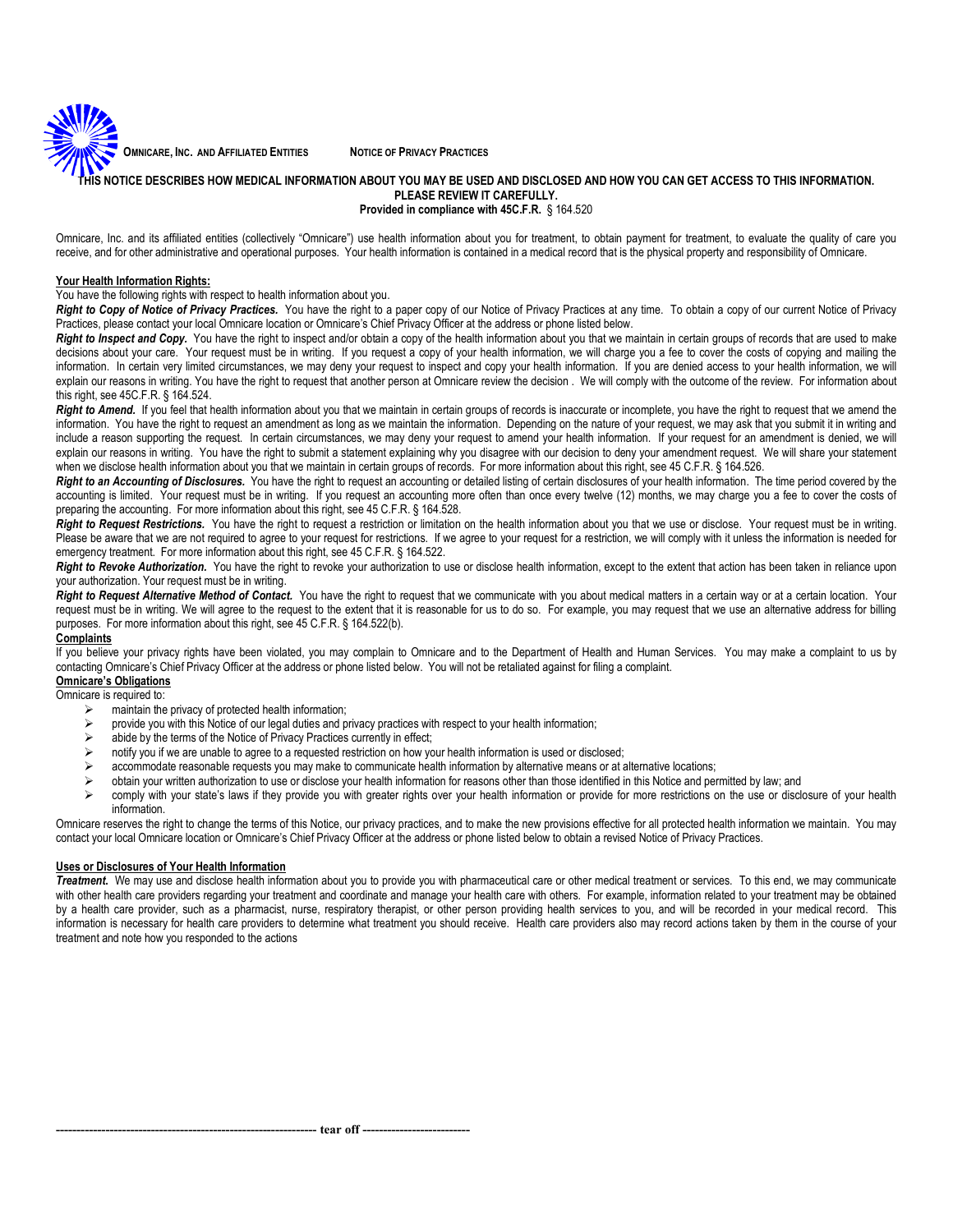Under the Federal HIPAA Privacy Rule, we are required to give you our Notice of Privacy Practices and make a good faith effort, before providing services, to get

### your:

**Acknowledgement of Receipt of Notice of Privacy Practices**

| <b>Name of Patient</b> ( <i>print</i> ) | <b>Facility of Organization</b>                                                                                                                              |
|-----------------------------------------|--------------------------------------------------------------------------------------------------------------------------------------------------------------|
|                                         | By signing this form, I acknowledge that I have been provided with a copy of the Notice of Privacy Practices for Omnicare, Inc. and its affiliated entities. |
|                                         |                                                                                                                                                              |

Signature (*patient, parent, or legal representative*) Date

Name and Relationship to Patient (*if signed by someone other than patient*)

**PLEASE FAX This document to your Omnicare products or service provider Immediately** For Omnicare Use Only  $\Box$  Entered into computer.  $\Box$  Processed for filing.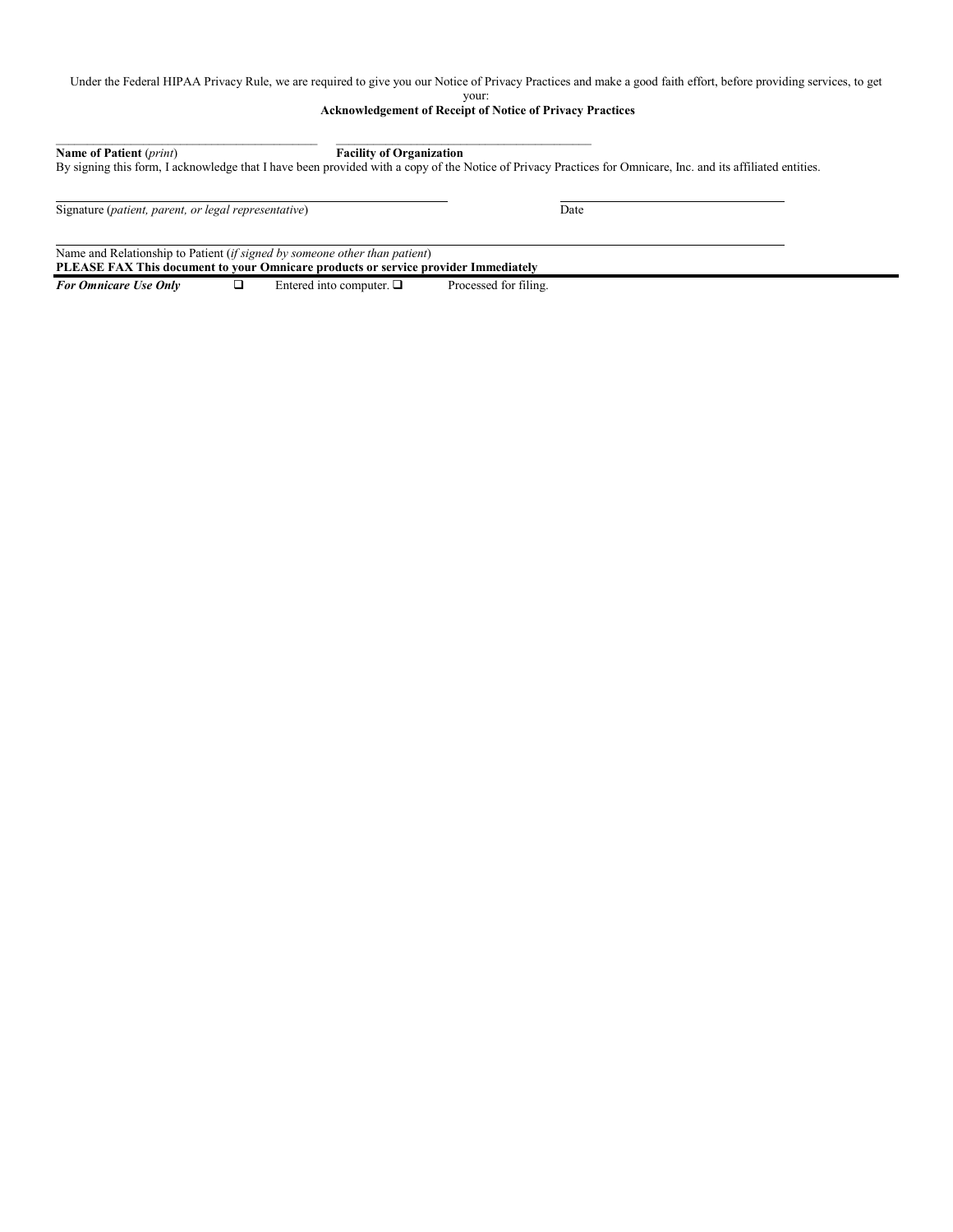### **Uses or Disclosures of Your Health Information (cont..)**

Payment. We may use and disclose health information about you to others for purposes of receiving payment for treatment and services that you receive. For example, a bill may be sent to you or a third-party payor, such as Medicare, an insurance company, or a health plan. The information on the bill may include information that identifies you, your diagnosis, and treatment or supplies used in the course of your treatment. In some instances, we may disclose health information about you to an insurance plan before you receive certain health care products or services, to determine whether the insurance plan will pay for the particular product or service.

Health Care Operations. We may use and disclose health information about you for administrative and operational purposes. Members of the risk management or quality improvement teams may use health information about you to assess the care and outcomes in your case and others like it. The results will be used internally to continually improve the quality of care for all patients. For example, we may combine medical information about many patients to evaluate the need for new products, services, or treatments. We may disclose information to health care professionals, students, and other personnel for review and training purposes. We also may combine health information we have with other sources to see where we can make improvements. We may remove information that identifies you from this set of health information to protect your privacy and to allow others to use the information to study health care without learning the identity of the specific patients.

We may also use and disclose medical information to:

- $\ge$  evaluate the performance of our staff and your satisfaction with our services;<br> $\ge$  learn how to improve our facilities and services;
- is learn how to improve our facilities and services;<br>  $\geq$  determine how to continually improve the quality
- determine how to continually improve the quality and effectiveness of the health care we provide; and
- conduct training programs or review competence of health care professionals.

Organized Health Care Arrangement. An organized health care arrangement is a clinically integrated care setting in which individuals typically receive health care from more than one health care provider. We may participate in organized health care arrangements with long-term care facilities, hospice, or other health care facilities in connection with the services we furnish to patients in such settings. Health information may be shared between the participants in the organized health care arrangement for the health care operations of the arrangement.

*Individuals Involved in Your Care or Payment for Your Care.* We may release health information about you to a family member or friend who is involved in your medical care. We also may give information about you to someone who helps pay for your care. If you do not specifically inform us of individuals who are to be excluded from involvement in your care or payment for your care, we will assume that we have your permission to release health information about you to family and friends as provided above. In addition, we may disclose health information about you to an entity assisting in a disaster relief effort (such as the Red Cross) so that your family can be notified about your condition, status, and location

**Business Associates.** We provide some services through contracts with business associates, such as accountants, consultants, and attorneys. When such services are contracted, we may disclose health information about you to our business associates so that they can perform the tasks that we have assigned to them. To protect your health information, we require the business associate to appropriately safeguard health information about you.

*Appointment Reminders***.** We may use health information about you to provide appointment or prescription reminders.

*Alternative Treatments.* We may use health information about you to provide you with information about alternative treatments or other health-related benefits and services that may be of interest to you.

Future Communications. We may communicate with you via newsletters, mailings, or other means regarding treatment options, health-related information, disease-management programs, wellness programs, or other community-based initiatives or activities in which we are participating.

Required by Law. We may use and disclose health information about you as required by federal, state, or local law. For example, we may disclose health information for the following purposes:

- $\triangleright$  for judicial or administrative proceedings pursuant to legal authority;
- $\triangleright$  to report information related to victims of abuse, neglect, or domestic violence; and
- to assist law enforcement officials in their law enforcement duties.

Public Health: We may use or disclose health information about you for public health activities such as assisting public health authorities or other legal authorities to prevent or control disease, injury, or disability, or for other health oversight activities.

Research. We may use or disclose health information about you for research purposes under certain circumstances. For example, we may disclose health information about you to a research organization if an institutional review board or privacy board has reviewed and approved the research proposal, after establishing protocols to ensure the privacy of your health information.

Health and Safety. We may use or disclose health information about you to avert a serious threat to your health or safety or any other person pursuant to applicable law.

*Medical Examiners and Others***.** We may use or disclose health information about you to medical examiners, coroners, or funeral directors to allow them to perform their lawful duties. If you are an organ or tissue donor, we may use or disclose health information about you to organizations that help with organ, eye, and tissue donation and transplantation.

Food and Drug Administration (FDA). We may use or disclose health information for purposes of notifying the FDA of adverse events with respect to food, supplements, product, and product defects, or post marketing surveillance information to enable product recalls, repairs, or replacements.

*Information Not Personally Identifiable.* We may use or disclose health information about you in ways that do not personally identify you or reveal who you are.

Government Functions. We may use or disclose health information about you for specialized government functions, such as protection of public officials, national security and intelligence activities, or reporting to various branches of the armed services.

*Workers Compensation***.** We may use or disclose health information about you to comply with laws and regulations related to workers compensation.

*Correctional Institutions.* If you are an inmate of a correctional institution or under the custody of a law enforcement official, we may use or disclosure health information about you. Such information will be disclosed to the correctional institution or law enforcement official when necessary for the institution to provide you with health care and to protect the health and safety of others.

Affiliated Covered Entity. We are part of an affiliated covered entity with other entities that are under common ownership or control. The affiliated covered entity treats itself as a single entity for purposes of using and disclosing health information about you.

### **Contact Information**

If you have any questions, requests, or concerns about your Omnicare-related health information rights or our use and disclosure of health information, please contact: Chief Privacy Officer, Omnicare, Inc., 1600 RiverCenter II, 100 East RiverCenter Blvd., Covington, Kentucky 41011<br>Toll Free Phone: 1-(888) 536-1503. Prepared for O

Prepared for Omnicare's patients, effective April 14, 2003.

**--------------------------------------------------------------- tear off --------------------------**

**Inability to Obtain Acknowledgement:** If the patient refuses to sign this form or it is otherwise not possible to obtain an acknowledgement of receipt of the Notice of

Privacy Practices, please identify the good faith efforts made to obtain the patient's acknowledgement and the reasons why the acknowledgement was not obtained:

■ Patient/representative refused to sign. ■ Patient/representative unable to sign Acknowledgement.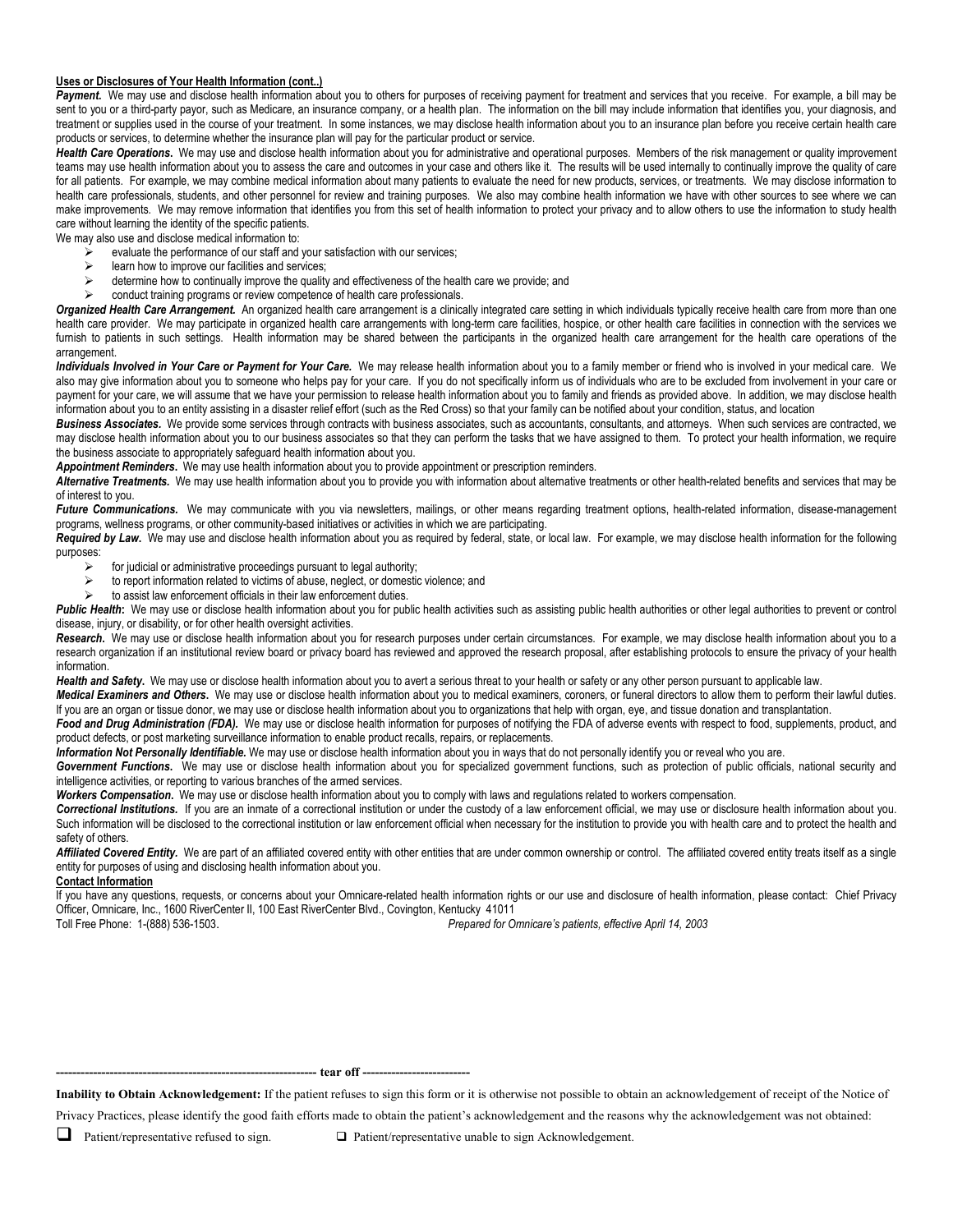| Other ( <i>explain</i> ): |
|---------------------------|

Signature (*person who attempted to obtain acknowledgemen*t) Date Patient Name (*print*) Organization *For Omnicare Use Only:*  $\Box$  Entered into computer.  $\Box$  Processed for filing.

**PLEASE FAX : The correct side of this document to your Omnicare products or service provider Immediately**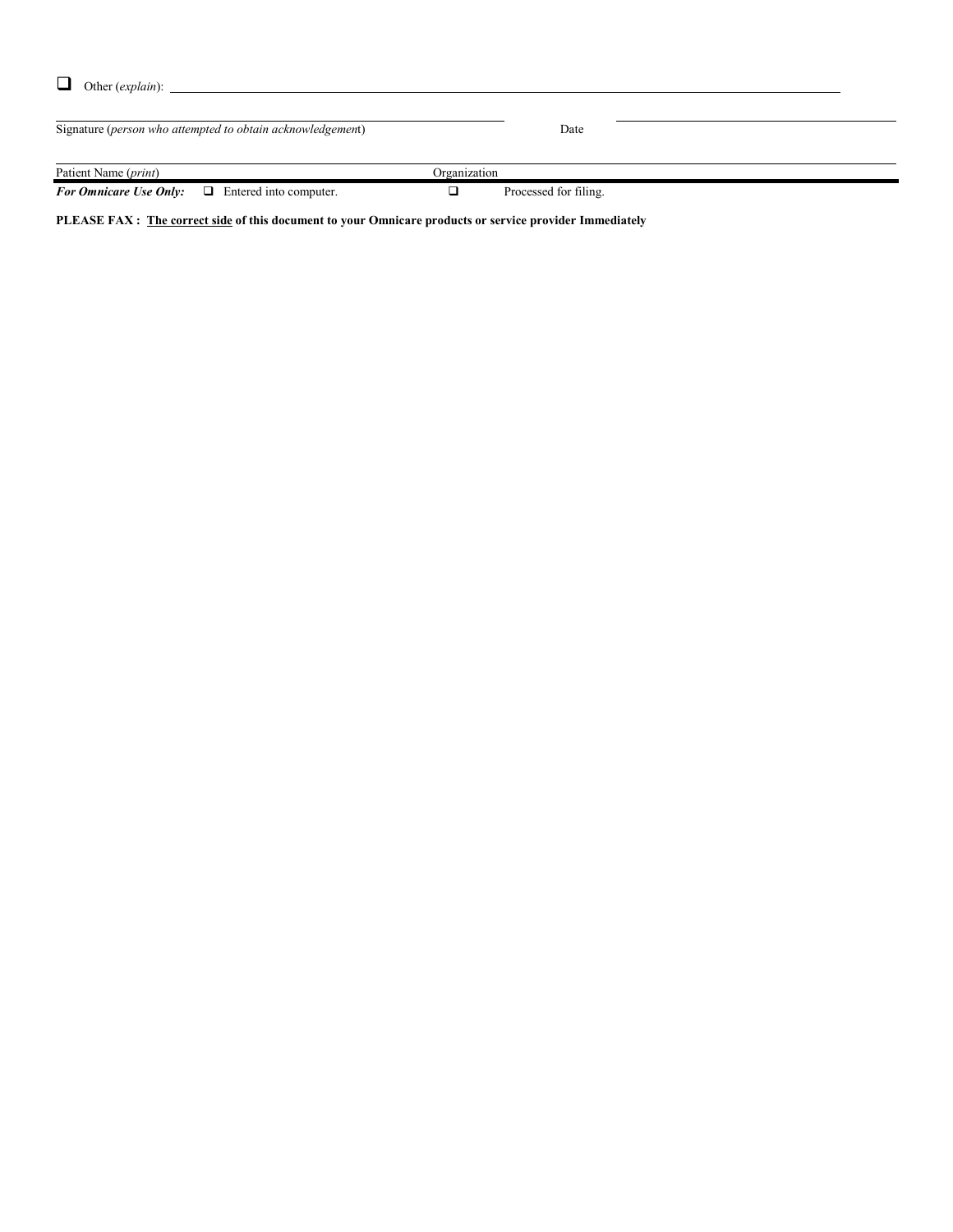

Name of Individual:

# **PHOTO AUTHORIZATION**

I hereby grant permission for use of any photograph or videography of my child to appear in website, public relations brochures, pamphlets, videotapes, booklets, and exhibits complied and used by Vanderheyden. The identity of my child will not be disclosed but he/she may be identified as a resident of Vanderheyden.

**Yes** \_\_\_\_\_\_\_\_\_\_\_\_\_\_\_\_\_\_\_\_\_\_\_\_\_\_\_\_\_\_\_\_ \_\_\_\_\_\_\_\_\_\_\_

Parent/Guardian Date

**No** \_\_\_\_\_\_\_\_\_\_\_\_\_\_\_\_\_\_\_\_\_\_\_\_\_\_\_\_\_\_\_\_ \_\_\_\_\_\_\_\_\_\_\_

Parent/Guardian Date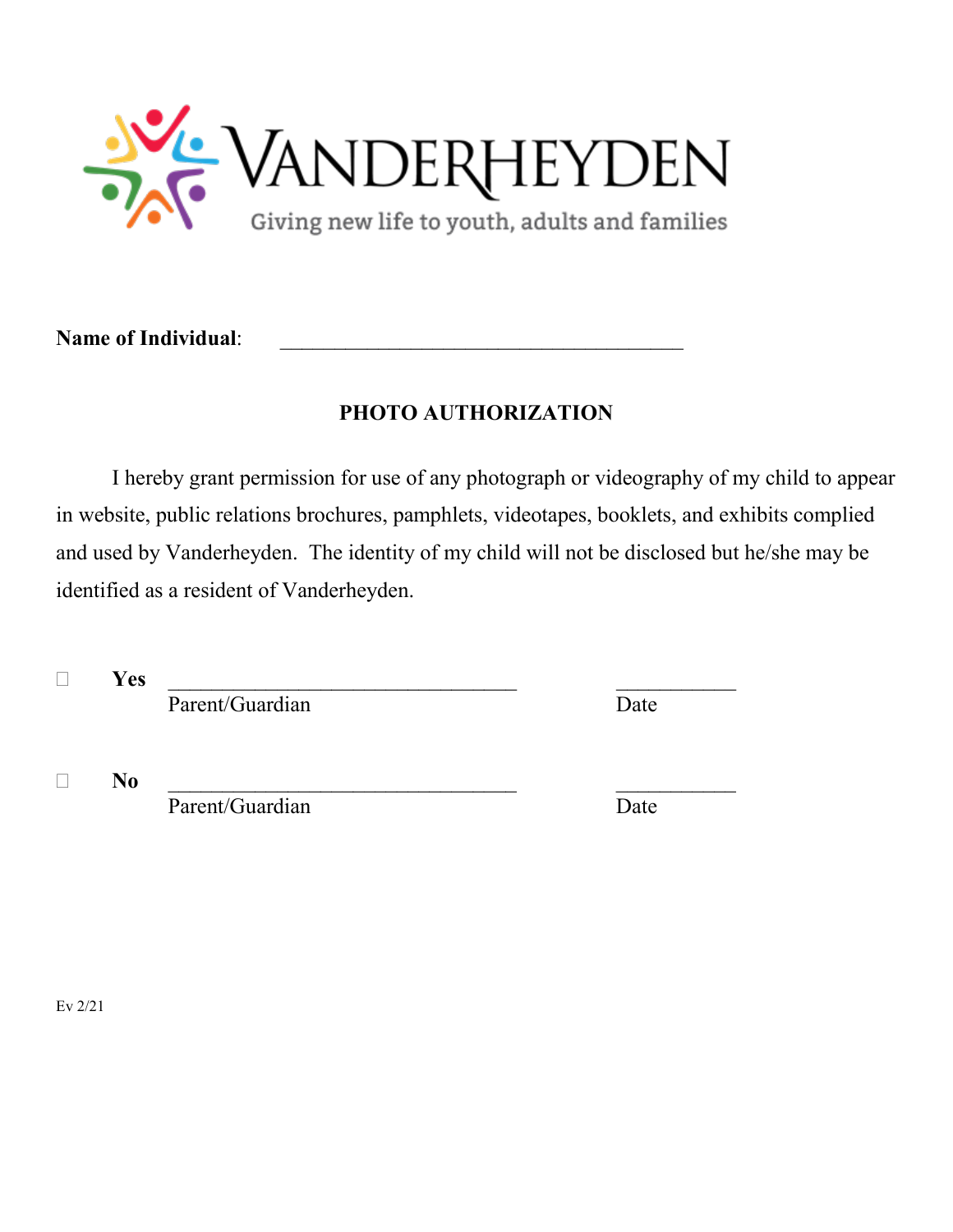

Dear Parent/Guardians:

Vanderheyden conducts thorough investigations into significant incidents and allegations of abuse, as required by the New York State Justice Center, Office for Children and Family Services, New York State Education Department, and the Office for People With Developmental Disabilities. Vanderheyden's Quality Assurance Department works closely with representatives of these agencies to ensure all significant incidents and allegations of abuse receive objective and external review.

Individuals in Vanderheyden's care may have knowledge about a situation being investigated as a witness, and Vanderheyden and/or a representative from a state agency may need to conduct an interview with him/her/them to learn that information. Personal Representatives are required to be notified within 24 hours of any significant incident or allegation of abuse in which your individual in care is directly involved. However, you may choose to consent to your individual's participation in interviews when they are identified as a witness without additional notification by signing below:

I, \_\_\_\_\_\_\_\_\_\_\_\_\_\_\_\_\_\_\_\_\_\_\_\_\_ hereby **allow** \_\_\_\_\_\_\_\_\_\_\_\_\_\_\_\_\_\_\_\_\_\_\_\_\_\_ to participate in interviews with Quality Assurance, Justice Center, or other state agency investigators when they are identified as a potential witness without additional notification.

\_\_\_\_\_\_\_\_\_\_\_\_\_\_\_\_\_\_\_\_\_\_\_\_\_\_\_\_\_\_\_\_\_\_\_\_\_\_\_\_ \_\_\_\_\_\_\_\_\_\_\_\_\_\_\_

\_\_\_\_\_\_\_\_\_\_\_\_\_\_\_\_\_\_\_\_\_\_\_\_\_\_\_\_\_\_\_\_\_\_\_\_\_\_\_\_ \_\_\_\_\_\_\_\_\_\_\_\_\_\_\_

Signature Date Date of the Date of the United States of the Date of the Date of the Date of the Date of the United States of the United States of the United States of the United States of the United States of the United St

I, \_\_\_\_\_\_\_\_\_\_\_\_\_\_\_\_\_\_\_\_\_\_\_\_hereby **do not allow** \_\_\_\_\_\_\_\_\_\_\_\_\_\_\_\_\_\_\_\_\_\_\_\_\_\_\_\_\_\_\_\_to participate in interviews with Quality Assurance, Justice Center, or other state agency investigators when they are identified as a potential witness without an additional notification. I am electing to be notified whenever **as identified as a potential witness**. I understand that every effort will be made to make that notification prior to the interview occurring, however an interview can be scheduled if Vanderheyden has attempted to make a notification and been unsuccessful.

Signature Date Date of the Date of the United States of the Date of the Date of the Date of the Date of the United States of the United States of the United States of the United States of the United States of the United St

dg 1/2020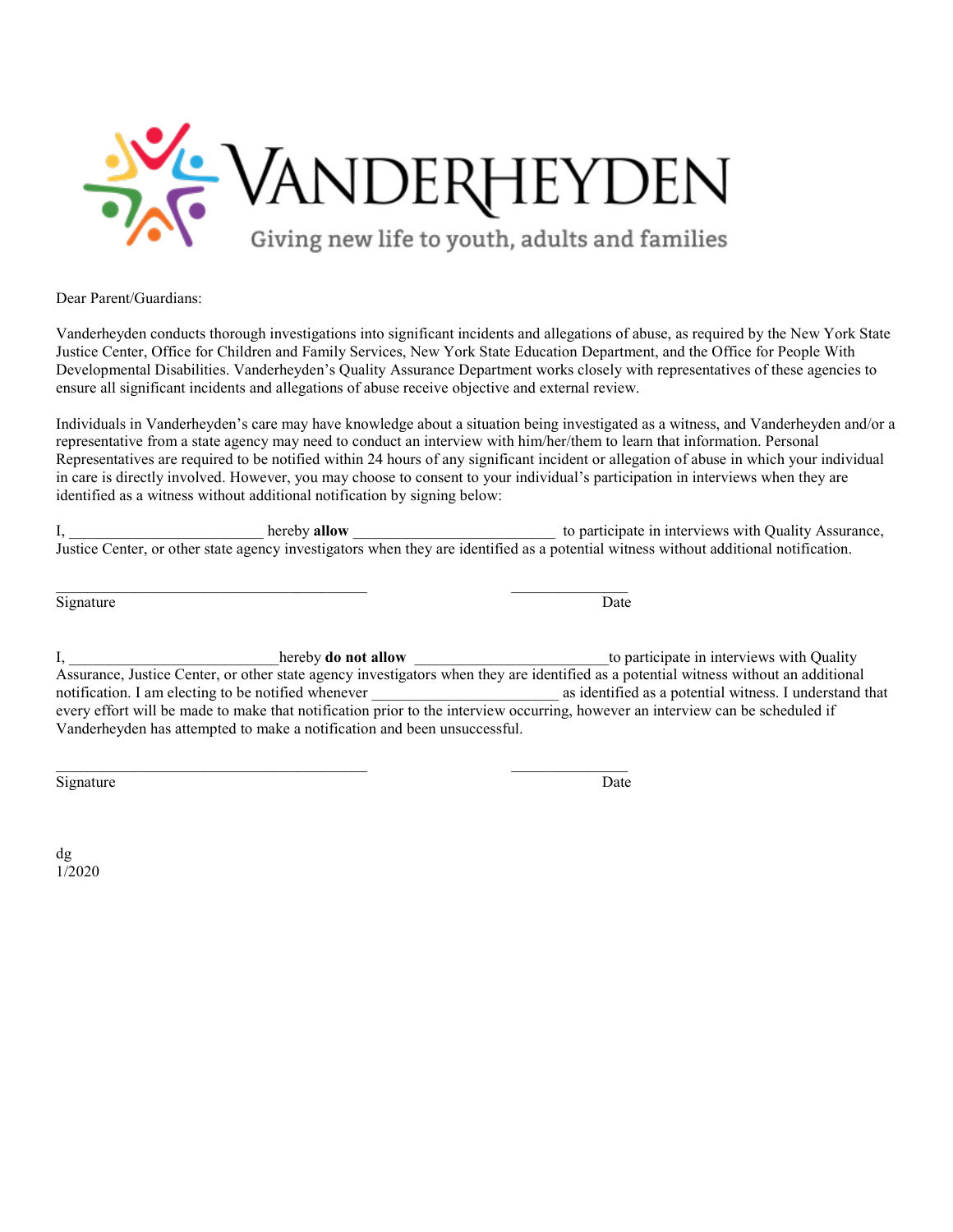# **Hixny Electronic Data Access Consent Form Vanderheyden, Inc.**

In this Consent Form, you can choose whether to allow Vanderheyden, Inc. to obtain access to your medical records through a computer network operated by the Healthcare Information Xchange of New York (Hixny), which is part of a statewide computer network. This can help collect the medical records you have in different places where you get health care, and make them available electronically to our office.

You may use this Consent Form to decide whether or not to allow Vanderheyden, Inc. to see and obtain access to your electronic health records in this way. You can give consent or deny consent, and this form may be filled out now or at a later date. **Your choice will not affect your ability to get medical care or health insurance coverage. Your choice to give or to deny consent may not be the basis for denial of health services.** 

If you check the **"I GIVE CONSENT"** box below, you are saying "Yes, Vanderheyden, Inc.'s staff involved in my care may see and get access to all of my medical records through Hixny."

If you check the **"I DENY CONSENT"** box below, you are saying "No, Vanderheyden, Inc. may not be given access to my medical records through Hixny for any purpose."

Hixny is a not-for-profit organization. It shares information about people's health electronically and securely to improve the quality of health care services.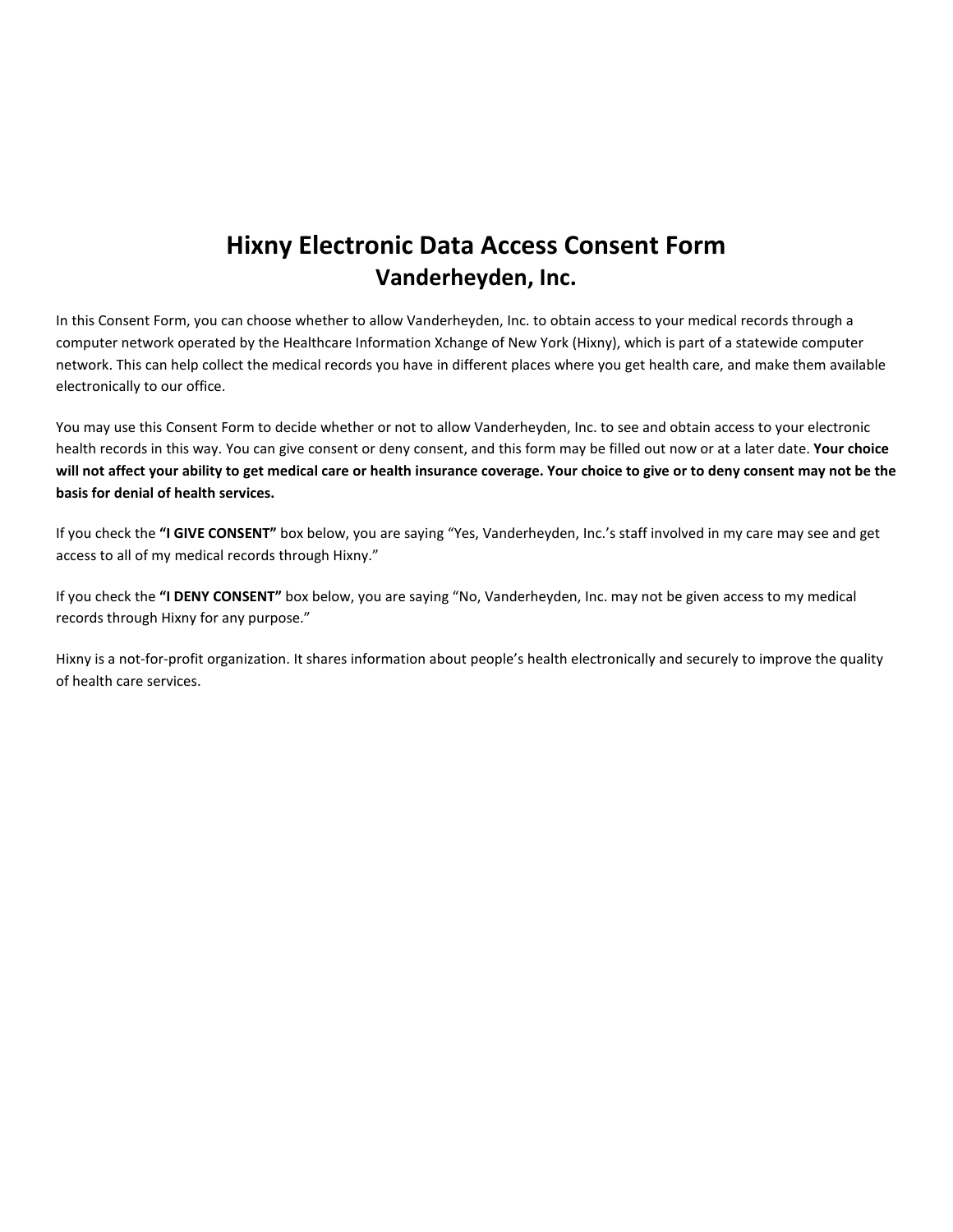# **Please carefully read the information on both pages of this form before making your decision.**

You have two choices:

- **I GIVE CONSENT for Vanderheyden, Inc. to access ALL of** my medical records through Hixny in connection with providing me any health care services, including emergency care.
- **I DENY CONSENT for Vanderheyden, Inc. to access** my medical records through Hixny for any purpose, *even in a medical emergency*. Unless you check this box, New York State law allows medical providers treating you in an emergency to get access to your medical records, including records that are available through Hixny.

\_\_\_\_\_\_\_\_\_\_\_\_\_\_\_\_\_\_\_\_\_\_\_\_\_\_\_\_\_\_\_\_\_\_\_\_\_ \_\_\_\_**\_**\_\_\_\_\_\_\_\_\_ \_\_\_\_**\_**\_\_\_\_\_\_\_\_\_\_\_

\_\_\_\_\_\_\_\_\_\_\_\_\_\_\_\_\_\_\_\_\_\_\_\_\_\_\_\_\_\_\_\_\_\_\_\_\_ \_\_\_\_**\_**\_\_\_\_\_\_\_\_\_\_\_\_\_\_\_\_\_\_\_\_\_\_\_\_\_\_\_\_

Print Name of Patient **Date of Birth Date of Birth** Date of Birth Date Only 2014

Signature of Patient or Patient's Legal Representative Print Name of Legal Representative (if applicable)

\_\_\_\_**\_**\_\_\_\_\_\_\_\_\_\_\_\_\_\_\_\_\_\_\_\_\_\_\_\_\_\_\_\_\_\_\_\_\_\_\_\_\_

Relationship of Legal Representative to Patient (if applicable)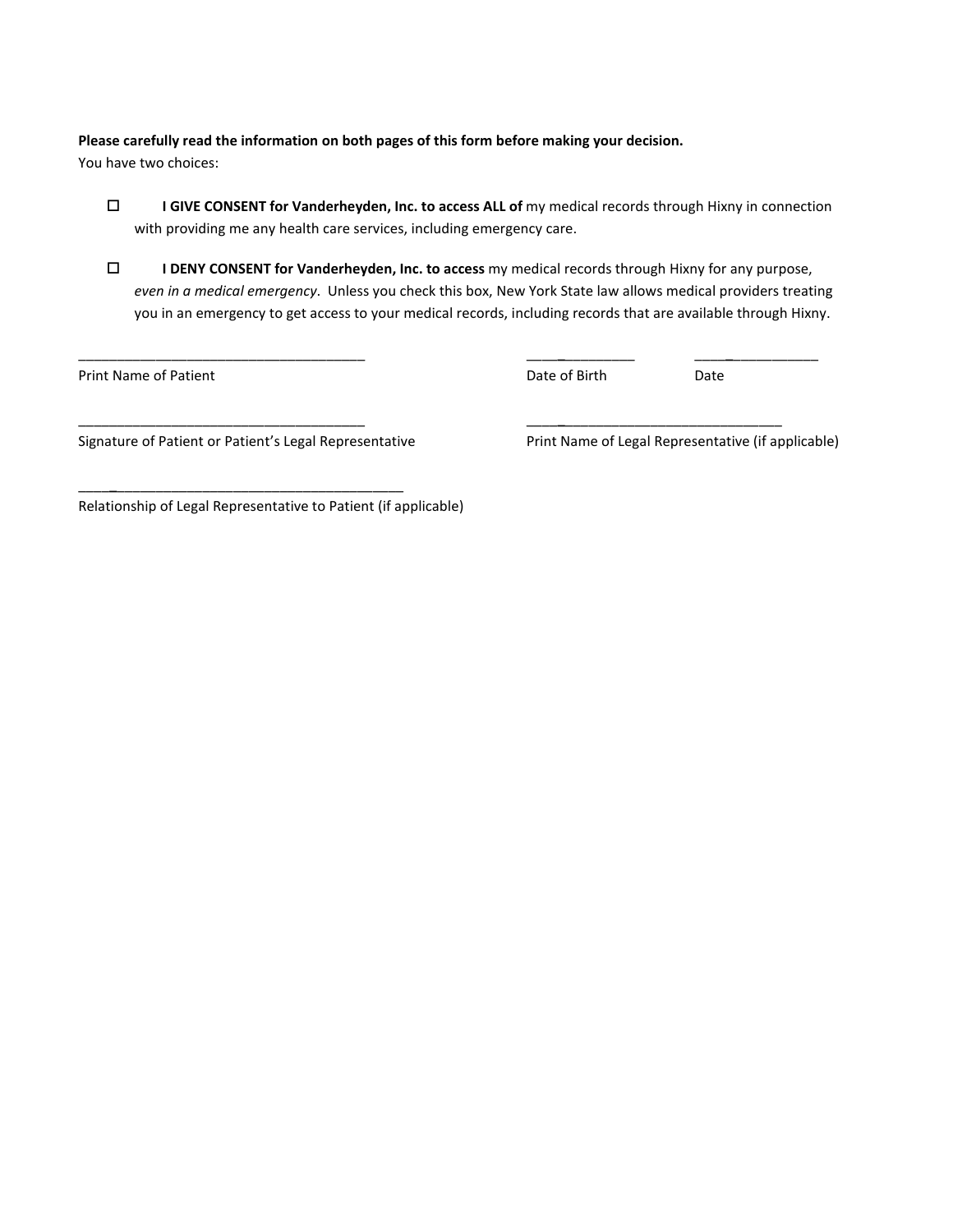## **Details about patient information in Hixny and the consent process:**

## **How Your Information Will Be Used**

Your electronic health information will be used by Vanderheyden, Inc. only to:

- Provide you with medical treatment and related services
- Check whether you have health insurance and what it covers
- Evaluate and improve the quality of medical care

**NOTE:** The choice you make in this Consent Form does NOT allow health insurers to have access to your information for the purpose of deciding whether to give you health insurance or pay your bills. You can make that choice in a separate Consent Form that health insurers must use.

### **What Types of Information About You Are Included**

If you give consent, Vanderheyden, Inc. may access ALL of your electronic health information available through Hixny. This includes information created before and after the date of this Consent Form. Your health records may include a history of illnesses or injuries you have had (like diabetes or a broken bone), test results (like X-rays or blood tests), and lists of medicines you have taken. This information may relate to sensitive health conditions, including but not limited to:

- Alcohol or drug use problems\* HIV/AIDS
- 
- Birth control and abortion (family planning) **•** Mental health conditions
- Genetic (inherited) diseases or tests Sexually transmitted diseases
- -

**\*If you have received alcohol or drug abuse care, your record may include information related to your alcohol or drug abuse diagnoses, such as medications and dosages, lab test results, allergies, substance use history, trauma history, hospital discharges, employment, living situation and social support, and health insurance claims history.**

### **Where Health Information About You Comes From**

Information about you comes from places that have provided you with medical care or health insurance ("Information Sources"). These may include hospitals, physicians, pharmacies, clinical laboratories, health insurers, the Medicaid program, and other ehealth organizations that exchange health information electronically. A complete list of current Information Sources is available from Hixny. You can obtain an updated list of Information Sources at any time by checking the Hixny website: www.hixny.org.

## **Who May Access Information About You, If You Give Consent**

Only these people may access information about you: doctors and other health care providers who serve on Vanderheyden, Inc.'s medical staff who are involved in your medical care; health care providers who are covering or on call for Vanderheyden, Inc.'s doctors; and staff members who carry out activities permitted by this Consent Form as described above in paragraph one.

## **Penalties for Improper Access to or Use of Your Information**

There are penalties for inappropriate access to or use of your electronic health information. If at any time you suspect that someone who should not have seen or gotten access to information about you has done so, call Vanderheyden, Inc. at: 518-283-6500; or call Hixny at (518) 640-0021; or call the NYS Department of Health at 518-474-4987.

## **Re-disclosure of Information**

Any electronic health information about you may be re-disclosed by Vanderheyden, Inc. to others only to the extent permitted by state and federal laws and regulations. This is also true for health information about you that exists in a paper form. Some state and federal laws provide special protections for some kinds of sensitive health information, including HIV/AIDS and drug and alcohol treatment. Their special requirements must be followed whenever people receive these kinds of sensitive health information. Hixny and persons who access this information through the Hixny must comply with these requirements.

### **Effective Period**

This Consent Form will remain in effect until the day you withdraw your consent or until such time Hixny ceases operation.

## **Withdrawing Your Consent**

You can withdraw your consent at any time by signing a Withdrawal of Consent Form and giving it to Vanderheyden, Inc.. You can also change your consent choices by signing a new Consent Form at any time. You can get these forms from any Hixny provider, from the Hixny website at www.hixny.org, or by calling (518) 640-0021.

**NOTE:** Organizations that access your health information through Hixny while your consent is in effect may copy or include your information in their own medical records. Even if you later decide to withdraw your consent, they are not required to return it or remove it from their records.

**Copy of Form -** You are entitled to get a copy of this Consent Form after you sign it**.**